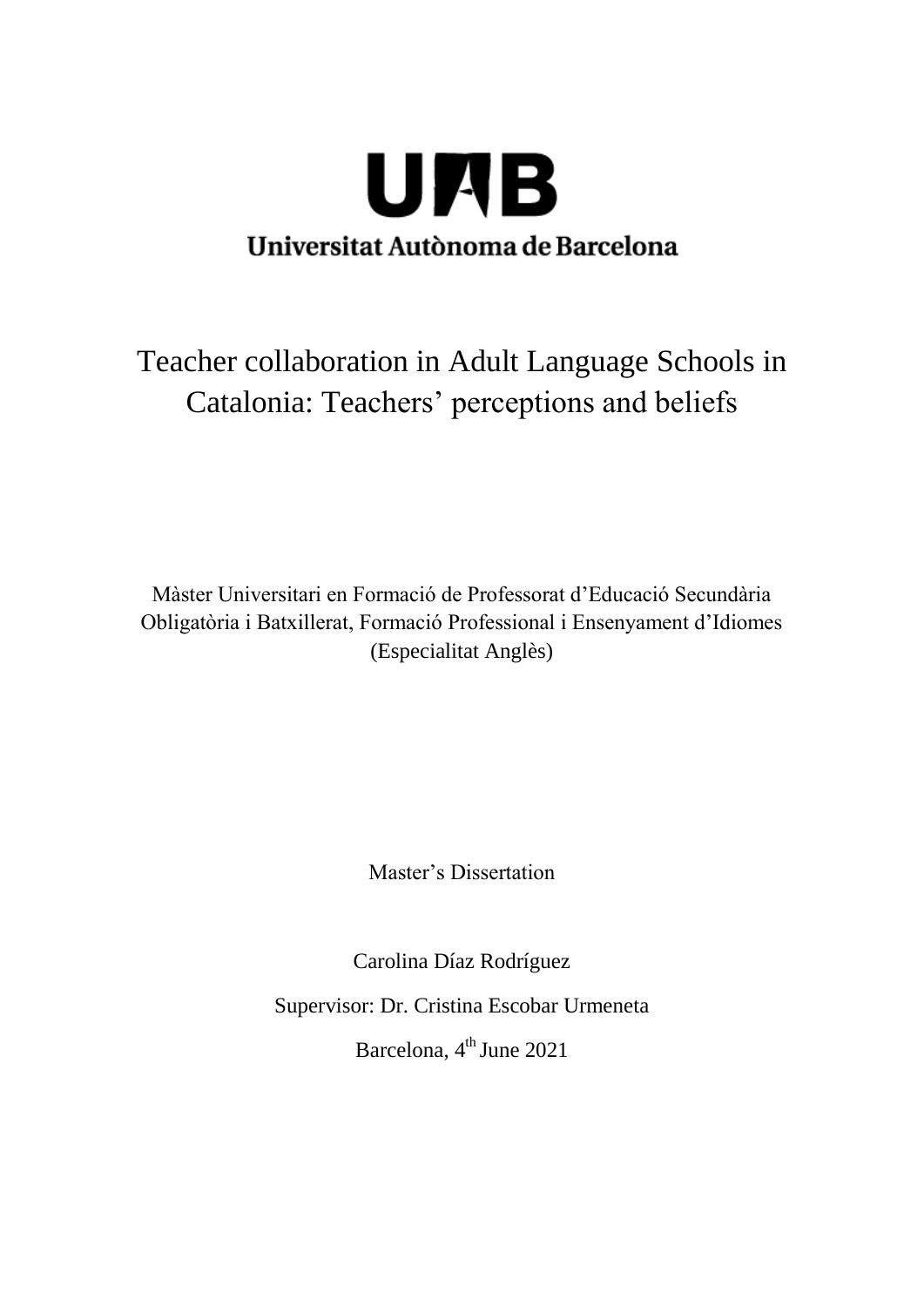Para mis padres,

*for always being my inspiration*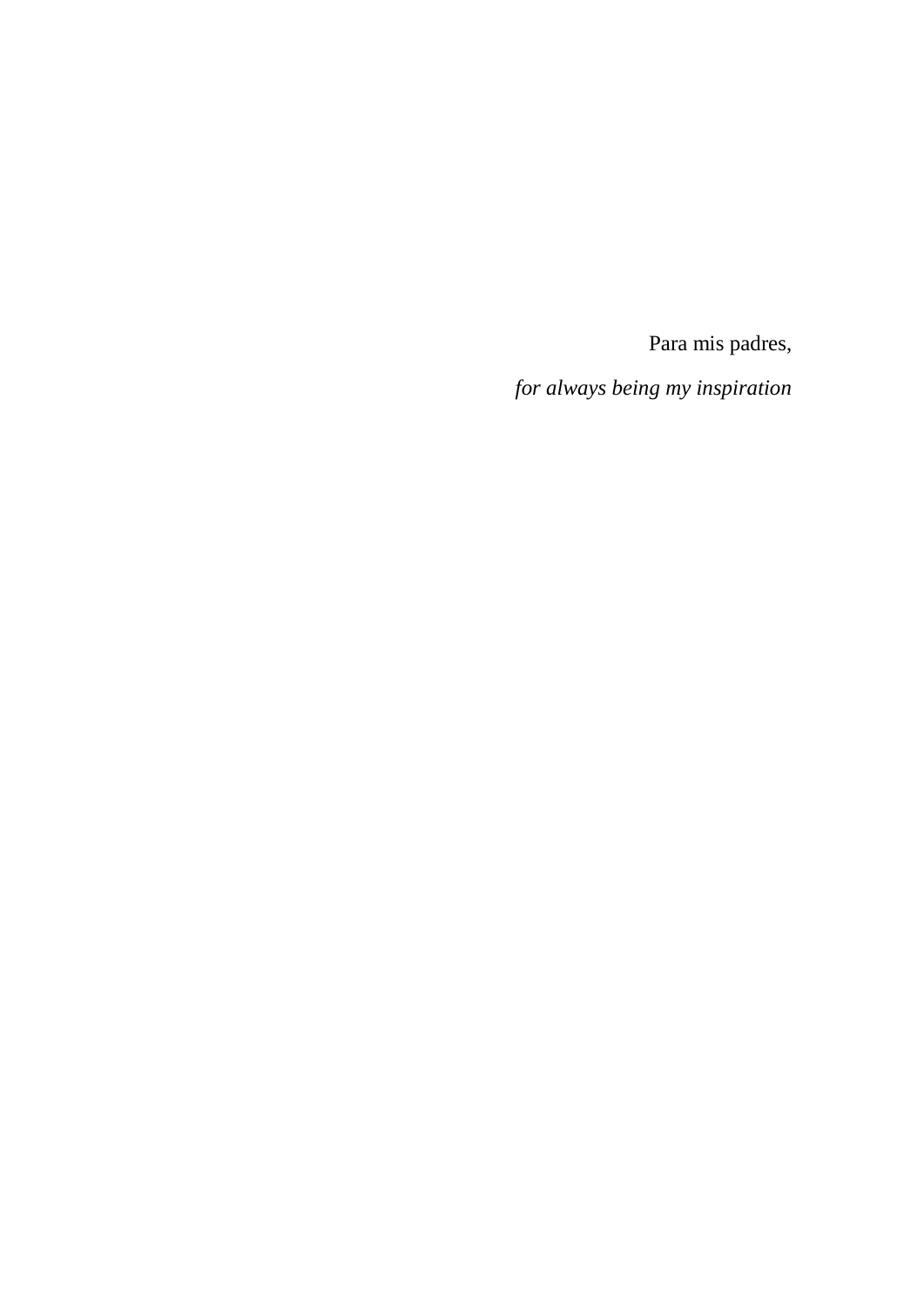# Acknowledgements

I would like to thank all the people without whom this research would not have been possible:

First, my supervisor, Dr. Cristina Escobar Urmeneta, for her kindness and guidance throughout this project, but also for her positive feedback and encouraging words when everything seemed to be too difficult to handle.

Second, all the teachers in the Adult Language School in which the research was carried out, especially Elaine Higa and Carolina García, for always being there for me and for helping me improve and learn as much as possible. And Oriol Pallarés, our internship UAB tutor, for making us aware of the challenges we will face as teachers.

Finally, my family and friends, whose unconditional love and support have brought me here. Thank you for understanding (and sharing) my goals and for helping me achieve them.

To all of you, *thank you wholeheartedly.*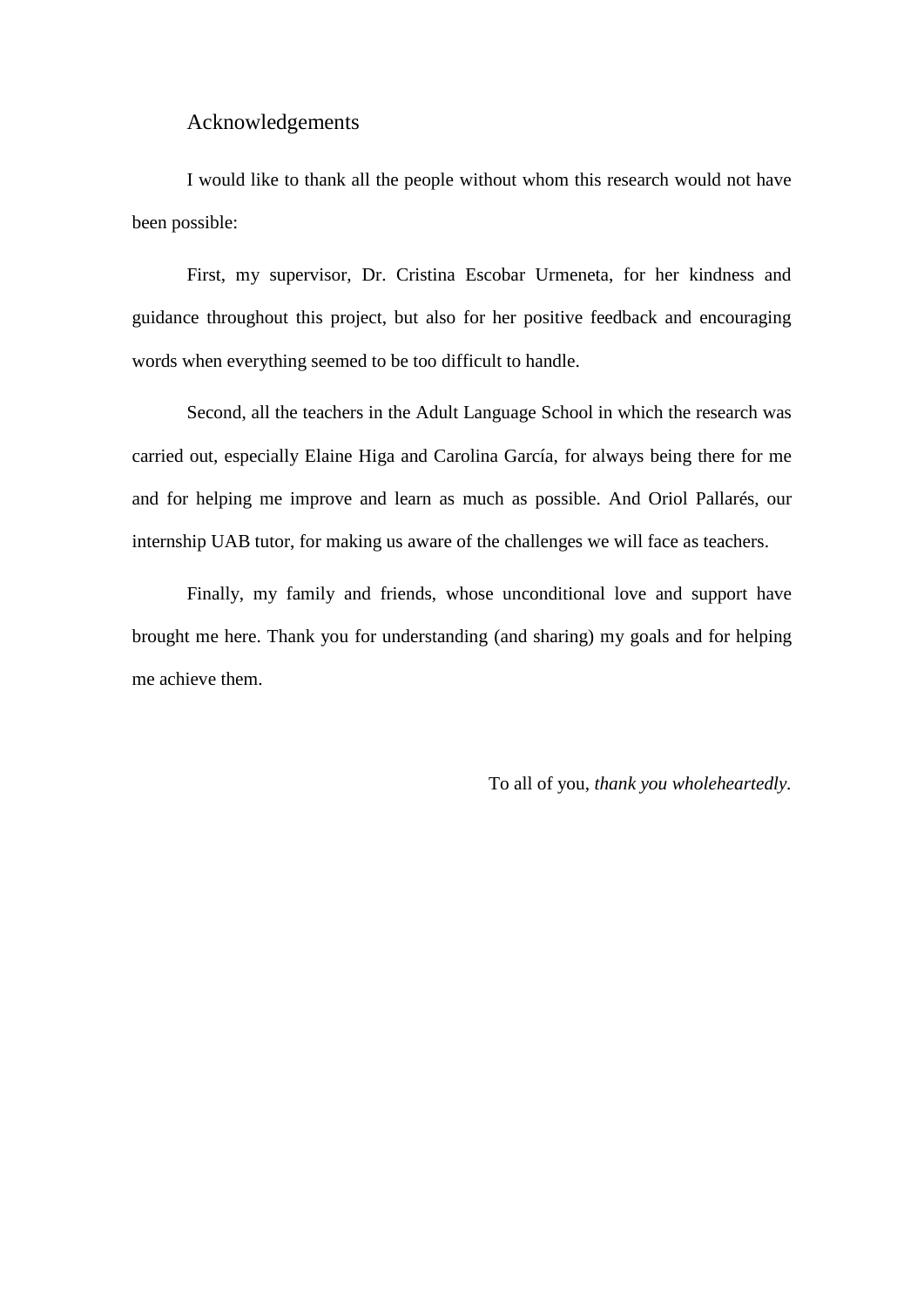# **Abstract**

This paper conducts a study that explores the beliefs and perceptions on collaboration that the languages teachers that work at Adult Language Schools (EOI) in Catalonia may have. The research is focused on a specific school in a working-class neighborhood near Barcelona, in Baix Llobregat region. The main aims are: on the one hand, to know teachers' opinions regarding their collaboration with peers; and, on the other hand, to get to know how they think this kind of collaboration impacts their results and their students' results, both positively and negatively. In order to do so, different research questions are proposed on the paper. Moreover, different literature on teacher collaboration, teacher cognition and teachers' thoughts on collaboration was reviewed in order to know more about the issue. And, finally, the specific data to answer these questions were collected at the school through the internship period of the Master's Degree in Secondary Education using two channels, which were questionnaires and personal interviews with some of the teachers.

Keywords: collaboration, languages teachers, benefits and drawbacks, perceptions and beliefs, Adult Language School (EOI)

# **Resum**

Aquest projecte explora les creences i percepcions sobre la col·laboració que poden tenir els professors de llengües que treballen a les escoles oficials d'idiomes (EOI) a Catalunya. La recerca se centra en una escola específica que es troba en un barri treballador prop de Barcelona, a la comarca del Baix Llobregat. Els objectius principals d'aquesta recerca són: d'una banda, aconseguir conèixer les opinions que tenen els professors sobre la seva col·laboració amb els seus companys; i, de l'altra, saber com pensen que aquest tipus de col·laboració influeix els propis resultats i els dels seus alumnes (positivament o negativa). Per a dur a terme aquest estudi i per tal de conèixer més sobre el tema, es plantegen diferents preguntes de recerca i, més a més, es presenten alguns articles sobre col·laboració entre professors, cognició i percepcions dels professors sobre el treball conjunt. Finalment, la informació específica per a respondre les preguntes va ser recollida durant el període de pràctiques a l'escola del Màster en Formació del Professorat de Secundària, a través de dos canals: uns qüestionaris i una entrevista personal amb alguns dels professors de l'escola.

Paraules clau: col·laboració, professors de llengües, avantatges i inconvenients, percepcions i creences, Escola Oficial d'Idiomes (EOI)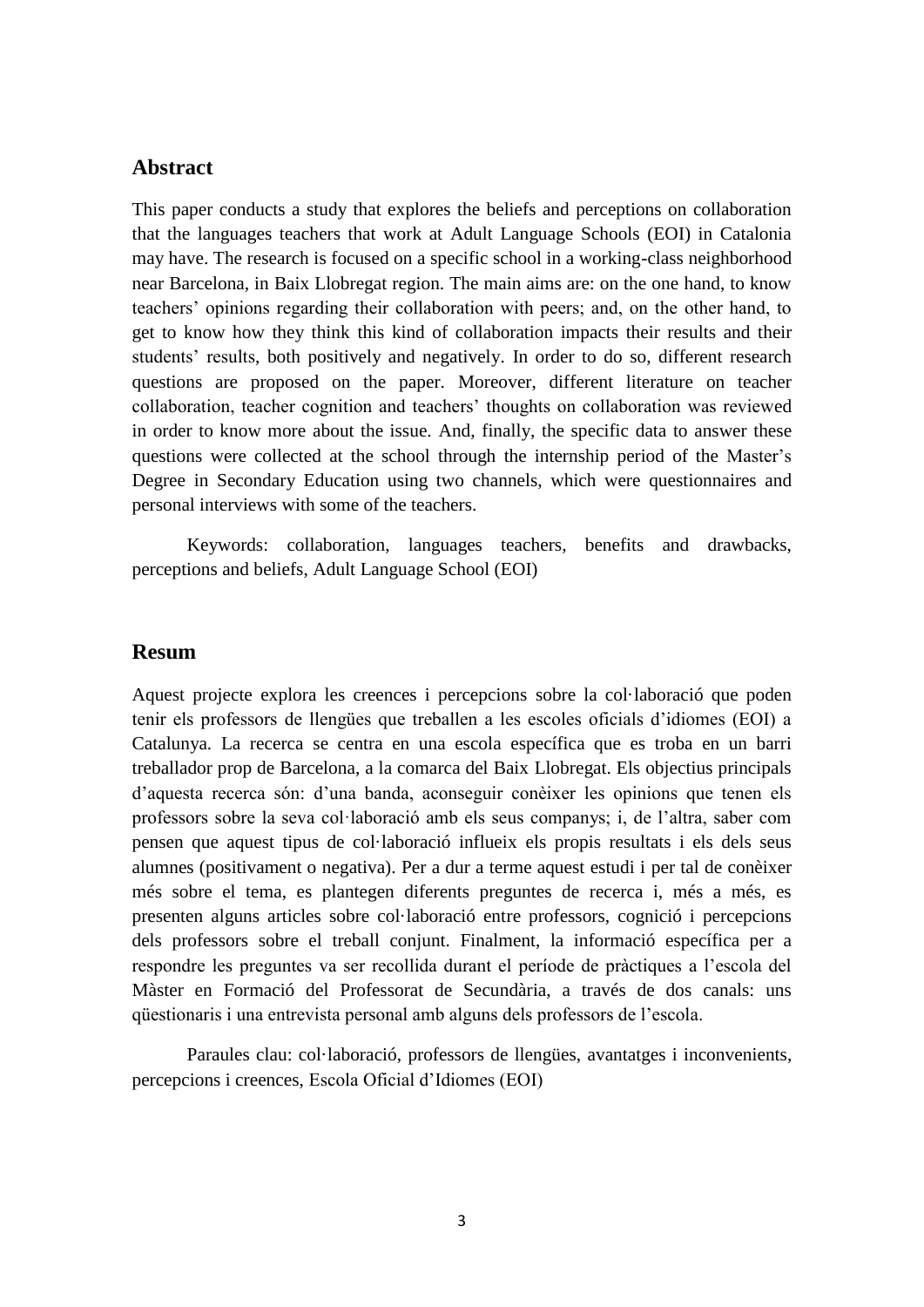# Table of contents

| 1.   |                                                                        |
|------|------------------------------------------------------------------------|
| 2.   |                                                                        |
| 2.1. |                                                                        |
| 2.2. |                                                                        |
| 2.3. | What are teachers' perceptions and beliefs of teacher collaboration? 9 |
| 2.4. |                                                                        |
| 3.   |                                                                        |
| 3.1. |                                                                        |
| 3.2. |                                                                        |
| 3.3. |                                                                        |
| 4.   |                                                                        |
| 4.1. |                                                                        |
| 4.2. |                                                                        |
| 4.3. |                                                                        |
| 4.4. |                                                                        |
| 5.   |                                                                        |
| 6.   |                                                                        |
| 7.   |                                                                        |
| 8.   |                                                                        |
| 8.1. |                                                                        |
| 8.2. |                                                                        |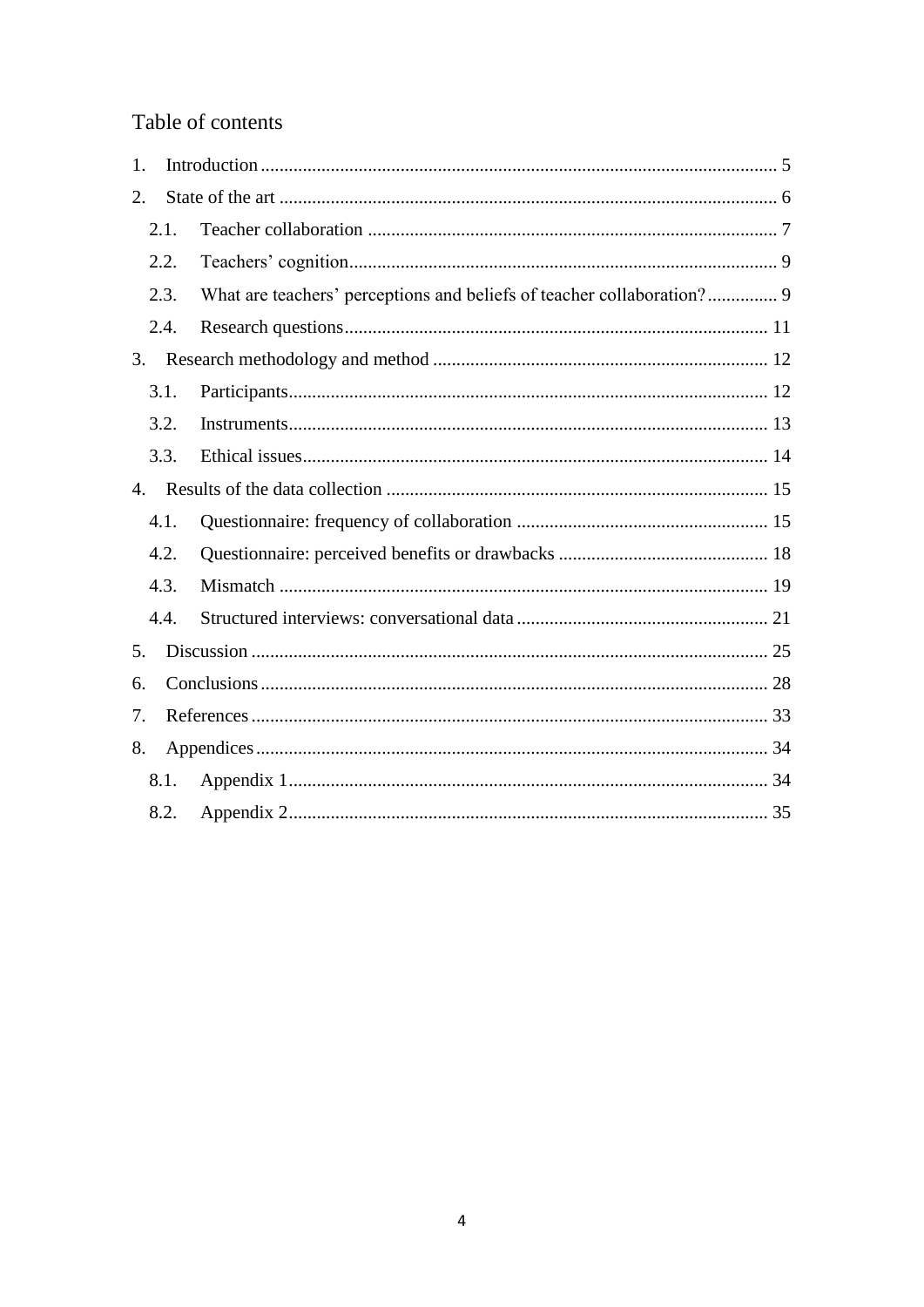# 1. Introduction

<span id="page-5-0"></span>Much research has been carried out about teachers' perceptions over the years. In the present study, teachers' perspectives on teacher collaboration will be discussed. In order to do so, data coming from an Adult Language School in a working class neighborhood near Barcelona, in Baix Llobregat region, will be examined. From this point forward, this language school will be referred to as *EOI Llobregat*, which is a pseudonym used to protect the privacy of the school and the teachers, or simply  $EOI<sup>1</sup>$ , Catalan acronym for *Adult (Public) Language School.*

To be hired in this kind of school, teachers need to accomplish the same requirements as secondary school teachers (a Degree and a specialized Master's Degree oriented to teaching), but the students are older than the ones attending secondary schools, as they have to be over 14 to study in these schools (or over 16 if they want to attend a course of the language that is their first foreign language at their secondary school). This is the reason why the perceptions of these specific teachers are so interesting, as they might be very different from the ones of those teaching in primary and secondary schools.

The relevance of this research is related to the impact that teachers' feelings, beliefs and perceptions of their collaboration may have when it comes to the learning process of their students and also their own professional growth. During the internship period at this school, there were many opportunities of acknowledging how teachers of different languages work together and share contents and strategies in order to make their best and improve their teaching methods to find more inclusive and dynamic ways of learning for their students.

**.** 

<sup>1</sup> EOI stands for *Escola Oficial d'Idiomes*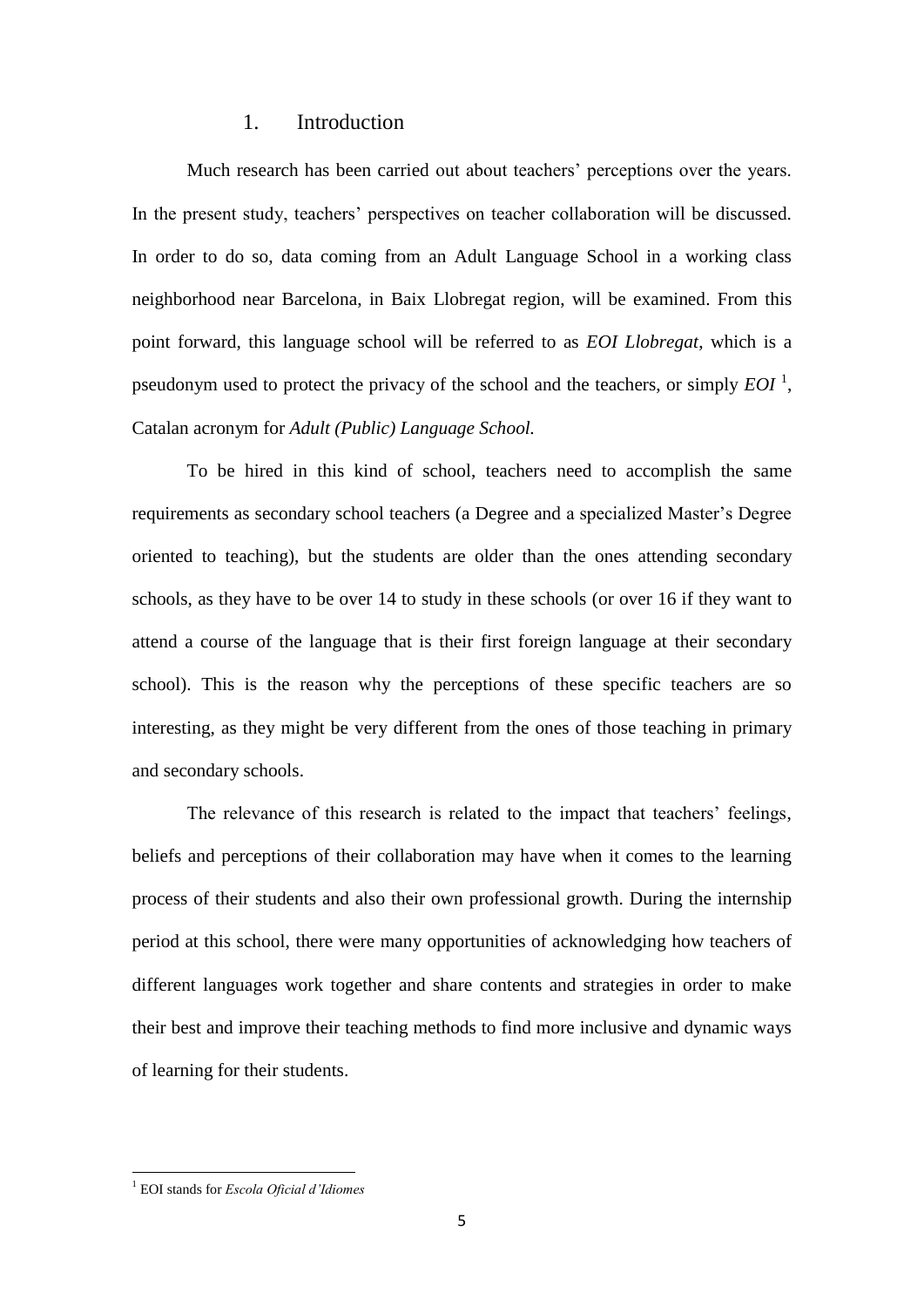Education at EOIs is not compulsory, and it is something that has to be taken into account because it can influence how students react to the lessons and the grade of engagement they can reach; compulsory education tends to make students uncomfortable because they are not studying what they really want to. On the other hand, it cannot be forgotten that, even if EOIs provide students with voluntary language courses, some of them are actually "forced" to do them, particularly the English ones, as they may need a specific English level for their job or to be promoted.

When it comes to teachers' perceptions, it is also important to bear in mind how personal relationships among peers can influence their professional lives; humans are all social beings and personal relations cannot to be taken for granted. Teachers have their opinions on their own personal relations with their peers and it is interesting to inquire into their beliefs and perceptions regarding this issue.

Therefore, the broader objective of this project is to discuss teachers' perceptions and beliefs on how collaboration affects (positively and negatively) their work at the school. And, more specifically, to find a way to reveal whether EOI teachers like or dislike collaboration, to what extent and how they think it can influence their own results and also their students'.

## 2. State of the art

<span id="page-6-0"></span>After contextualizing this research, different dimensions of teacher collaboration will be addressed in order to achieve the main goal of the paper: to know more about teachers' thoughts on teacher collaboration at EOI Llobregat. In this chapter, three differentiated content blocks will be dealt with: firstly, an overall vision of teacher collaboration; secondly, teachers' perceptions and beliefs; and, finally, discuss the particular case that was mentioned before and which has been the main inspiration for this research.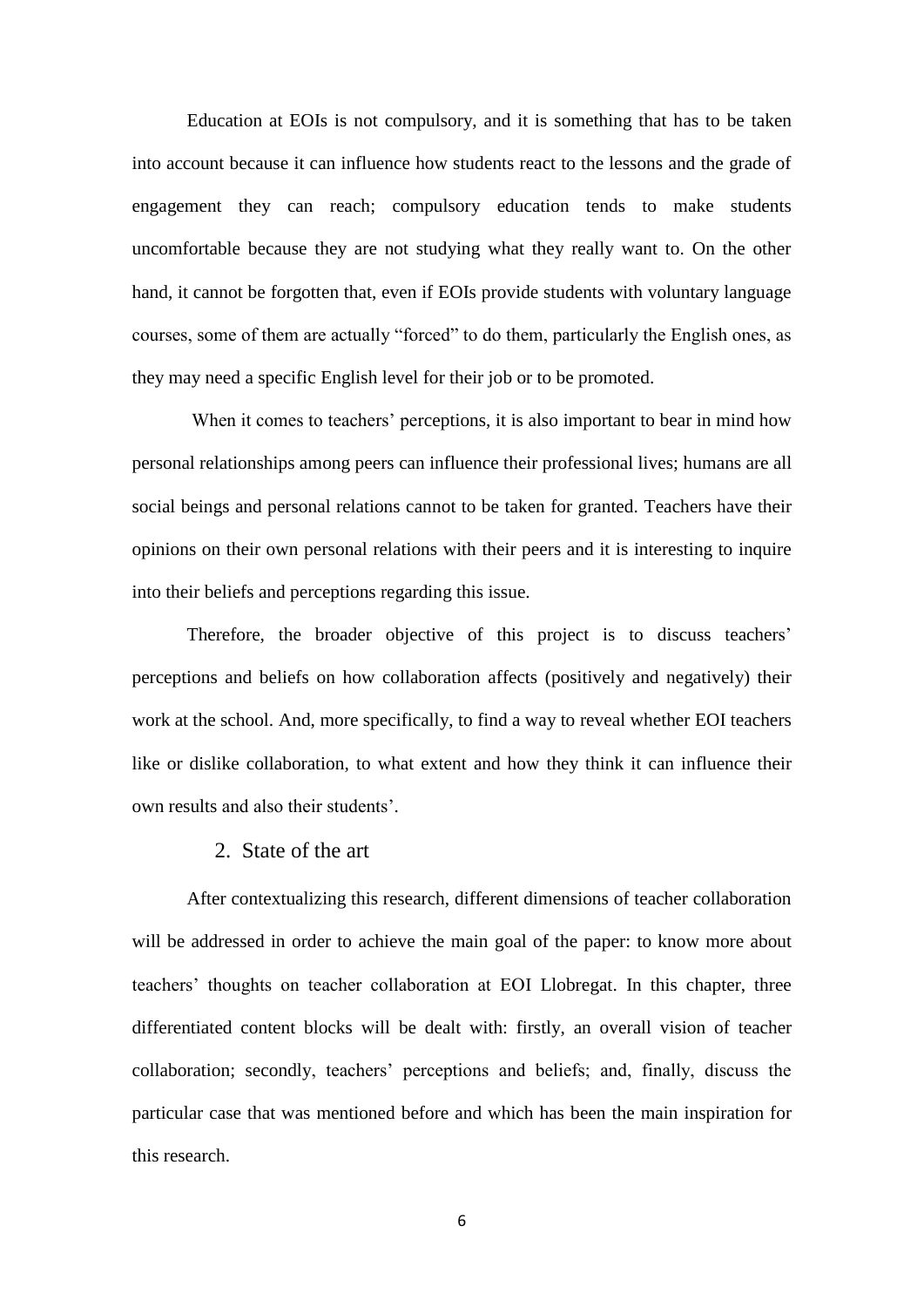## 2.1. Teacher collaboration

<span id="page-7-0"></span>Teacher collaboration is the broader dimension of the topic that will be addressed, which is *teachers' perceptions and beliefs on their collaboration with peers*. It is remarkable that many studies have been carried out on this issue, since it has always been a matter of interest for those who wanted to know more about how teachers work together and how it affects other fields of their jobs. But, first, it would be a nice idea to start defining what teacher collaboration is and how it can influence students and teachers.

Teacher collaboration comprehends different practices, from working together at the same school and sharing materials or strategies to teaching in the same class (coteaching). Furthermore, according to Schleifer et al. (2017) "*Collaboration* includes a broad category of practices, often used in conjunction with other school improvement efforts. It is not one specific intervention whose effects can be neatly isolated". This indicates that some features of teachers' work are usually forgotten, because collaboration is an important part of their careers but is hardly ever mentioned. Additionally, the workload that collaboration entails is not commonly addressed, as it is believed that collaboration is limited to working at the school. Teachers who collaborate need to agree on how they want to develop their lessons and strategies, and also on how they will assess their students. Schleifer et al. (2017) emphasize that collaboration is not an isolated practice that can be individually used, because it depends on the teachers and the school as much as they depend on collaboration itself: they are interconnected. However, different perspectives on teacher collaboration can be found:

On the one hand, it is believed that collaboration helps teachers, their students and the system (in general) to get an improved version of the learning process (Little, 1987) as students have more opportunities for learning and teachers can polish their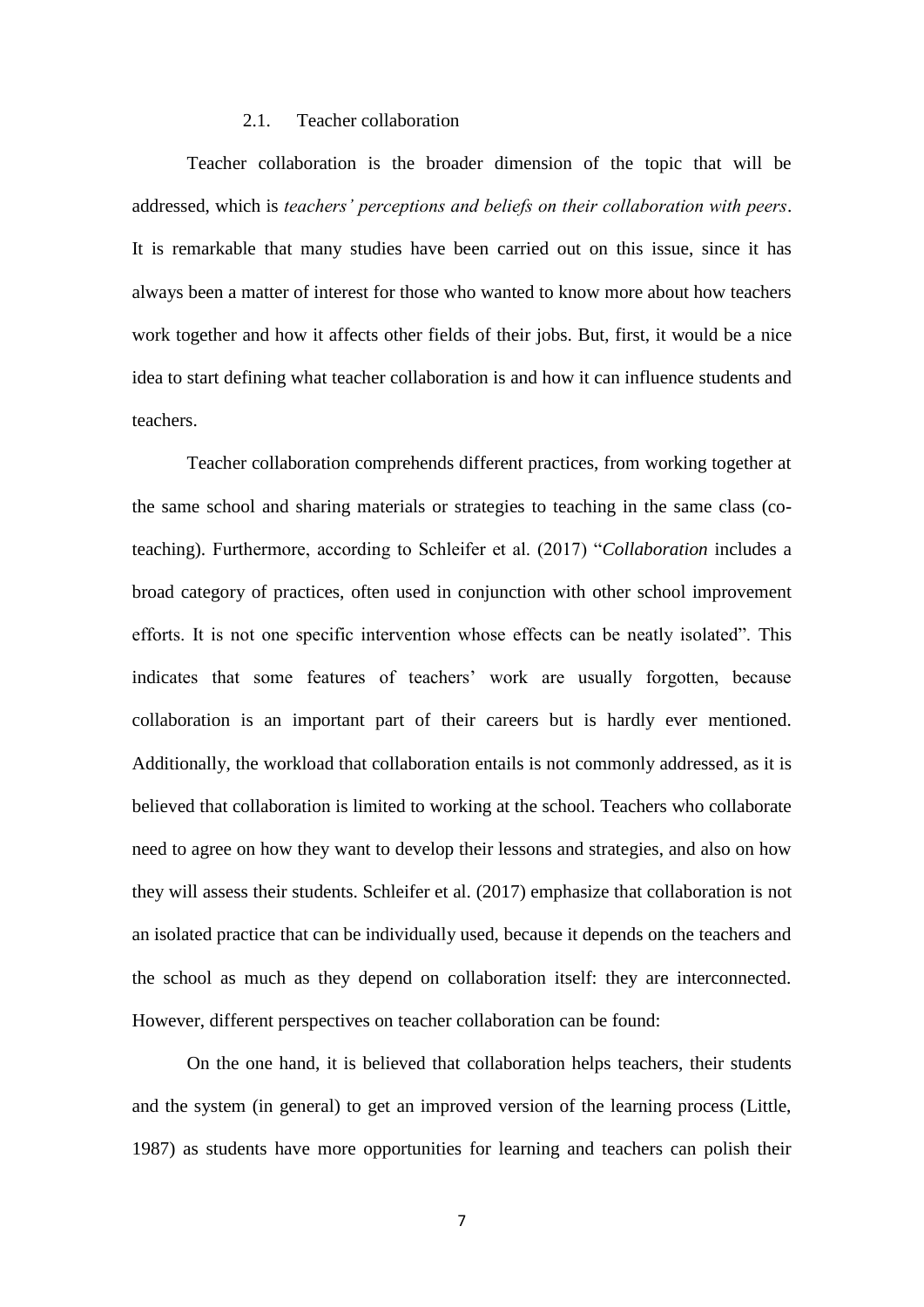methods. When teachers work together, they can help each other understand better their students' learning processes. Moreover, it is important that students see this way of collaborative working in official institutions such as the school (even if it is not compulsory education), because they know that they will learn about some social standards that they will need them for their personal and professional lives. From a Vygotskian perspective, there is always a socio-cultural influence in everything that humans learn, particularly in languages. In this sense, seeing how teachers work together to achieve the goal of providing a more inclusive way of teaching can also help students copy teachers' behaviors and boost their collaborative work in class as students. In addition, although a case study by Vangrieken et al. (2015) has revealed that the most important and relevant benefits of teacher collaboration can be found at teacher level (reduction of anxiety levels while teaching, more motivation, increase of the communication levels, and so on), students also showed a better understanding of the contents they were provided with by the teachers who had collaborated. In fact, this shows the impact that teacher collaboration may have on students.

On the other hand, it is also to remember that collaboration is not always a successful practice (Clement & Van den Berghe, 2000). Once again, the ones that receive the highest impact are the teachers, not the students. The main problem that may arrive when teachers work together is that they might become too competitive when they collaborate and that situation may lead to conflicts, such as trying to trample other teachers in order to get the attention of superiors (the principal or the education inspector, for example) or even being unable to deal with the workload that collaboration may entail (Clement & Van den Berghe, 2000). As well as that, teacher collaboration can be extremely time-consuming and it depends on the school schedule and the teacher council itself. Schools with fewer teachers may have more opportunities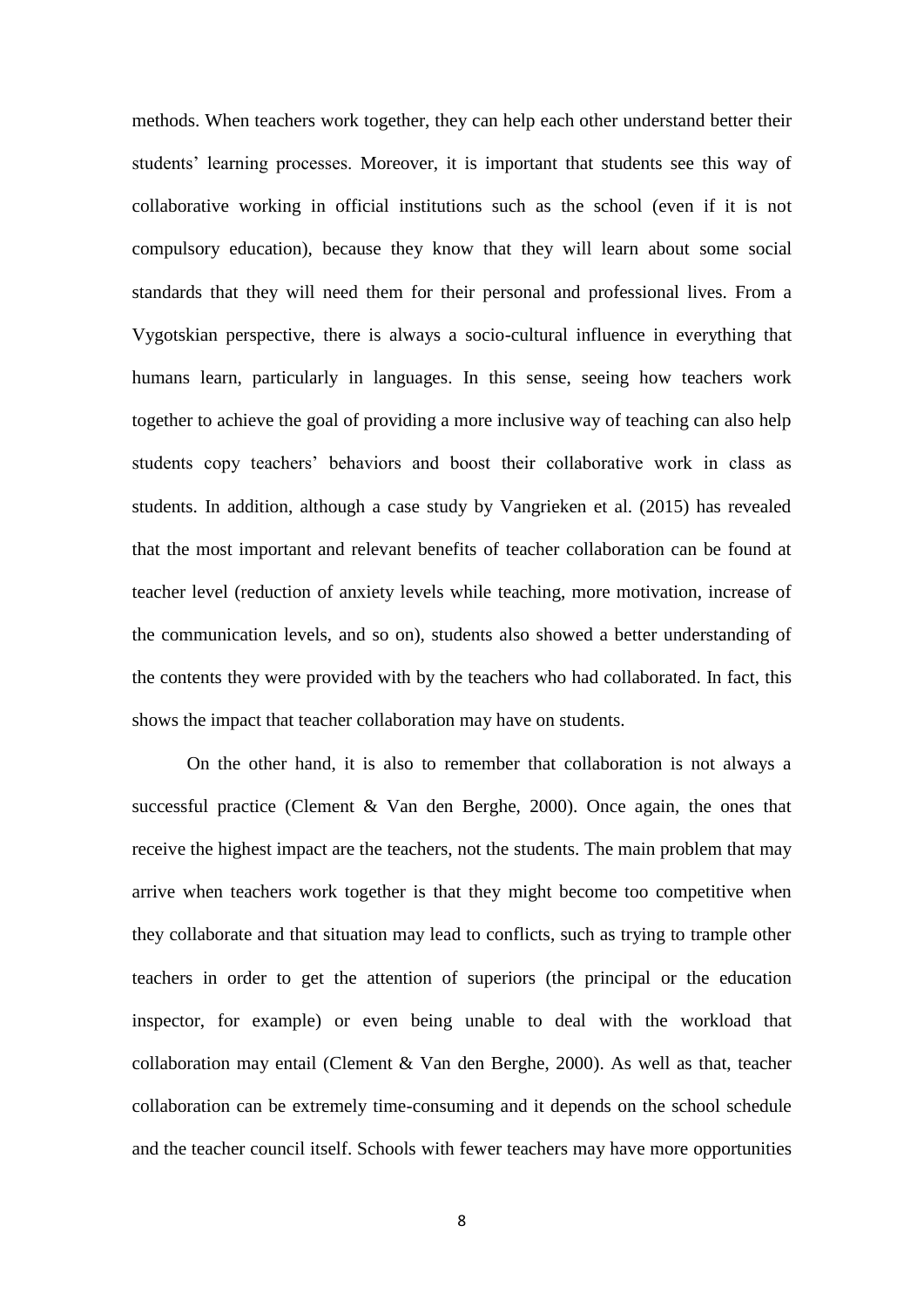for sharing and working collaboratively, but it can also trigger the differences among those ones who are not friends and prefer not to work together.

#### 2.2. Teachers' cognition

<span id="page-9-0"></span>Before addressing the topic of teachers' opinions on their collaboration, it is necessary to discuss language teachers' cognition further. To do so, the focus will be put on an interview in which Marilisa Birello (PhD UAB) asks Simon Borg (a TESOL Professor at the University of Leeds) different questions about teacher cognition.

According to Borg (as interviewed in Birello, 2012), this approach to teachers perspectives and beliefs has been very fruitful and meaningful. Many years ago, researchers had their focus on teachers behaviors in order to copy and standardize the practices that reportedly worked, but they finally realized that it was a rough view. Therefore, it was stated that teachers have their own thoughts and ways of acting and this is what shapes teachers' beliefs and practices.

There are two types of beliefs: core and peripheral beliefs. The first ones are firmer, and the second ones are less stable. Tensions may happen between these two kinds of beliefs. These beliefs can affect the way teachers behave and work, and they have to be taken into account when analyzing their practices. This way of examining teachers' beliefs has not been really exploited (Borg in Birello, 2012), but it will be very important for the analysis of the results of this research because it will help understand teachers' beliefs.

#### 2.3. What are teachers' perceptions and beliefs of teacher collaboration?

<span id="page-9-1"></span>Different aspects of teacher collaboration have been analyzed, from the most general one to the most specific one. In this section, a case study carried out by Tichenor & Tichenor (2019) will be discussed at some length. This research is based on the perceptions of teacher collaboration that teachers in two elementary schools in the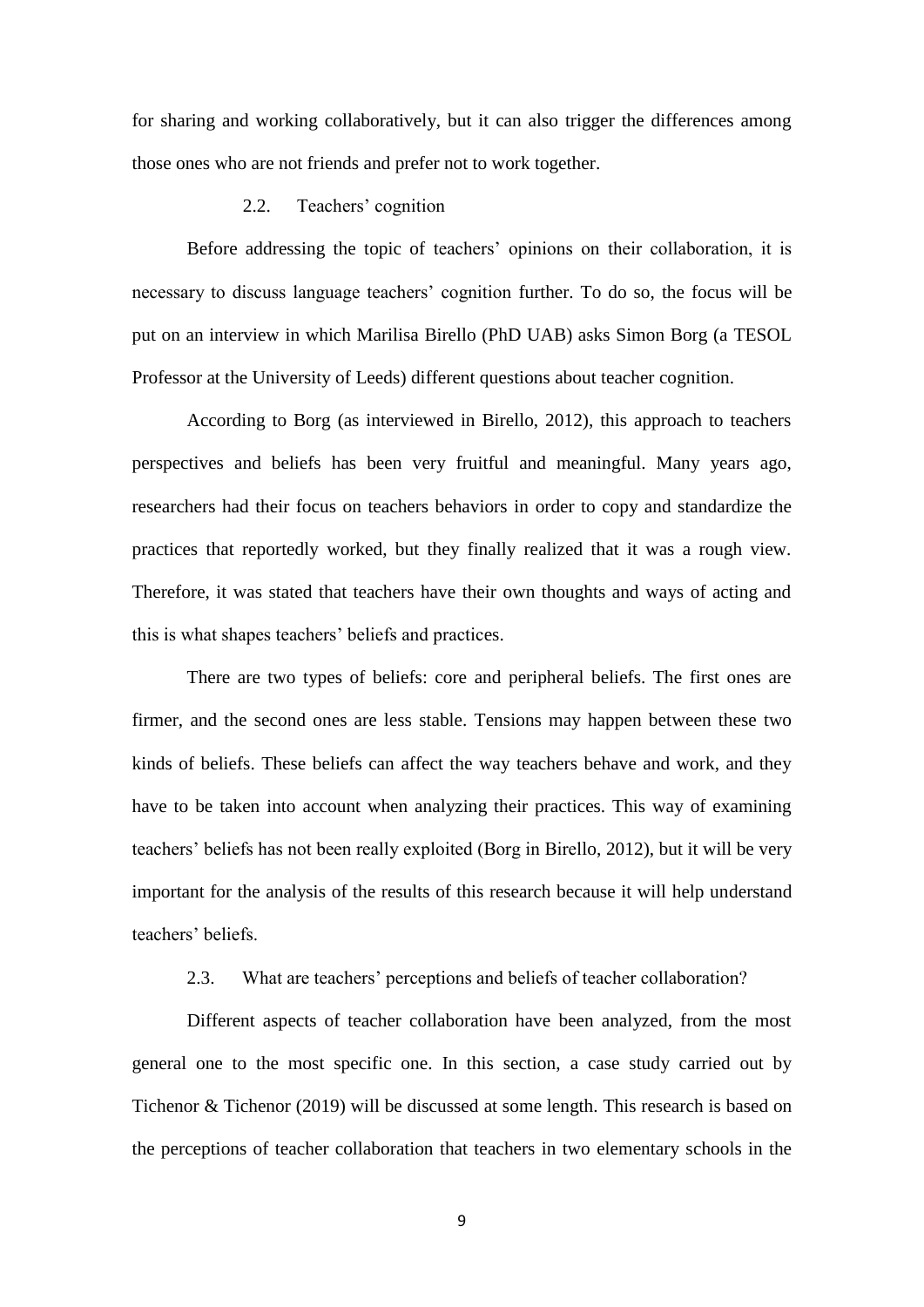US had, and it has been an inspiration and the basis of this present study, as mentioned before.

In their study, Tichenor & Tichenor (2019) state that teachers do not work on their own, as this is not an isolated job. Based on that, they carry out a research about elementary school teachers to know more about their beliefs and perspectives. The method is very clear: teachers from two different schools are asked about their opinion on their collaboration with their peers, always related to the professional field. The first school had 600 K-5 students and, the second one, 900. There were three types of questions: first, 26 closed-ended questions to know the frequency of their participation in collaborative work during the academic year. The possible answers were "daily", "weekly", "monthly", "rarely" and "never" and they ranged from professional dialogue to planning activities together; second, 26 closed-ended questions to ask how beneficial teachers perceived those same activities. The possible answers were "very beneficial", "somewhat beneficial", "a little beneficial" and "not at all beneficial". ; and last, four open-ended questions related to the benefits and drawbacks of teacher collaboration. These questions were: "What do you think is the most important benefit of teacher collaboration?", "What do you think is the biggest barrier to teacher collaboration?", "What collaborative activities would you want to increase?" and "What suggestions do you have that would improve teacher collaboration?" (Tichenor & Tichenor, 2019).

After the first two sets of questions, the mismatch between what teachers thought and what they actually did was analyzed and led to some conclusions. 14 of the 26 collaborative activities proposed showed an over 50% mismatch, being "take part in professional development that benefits your teaching" the activity with the greatest gap, as 97.2% of the teachers perceived it as very or somewhat beneficial but only 2.8% of them reported participating daily or weekly in it. According to the results, one of the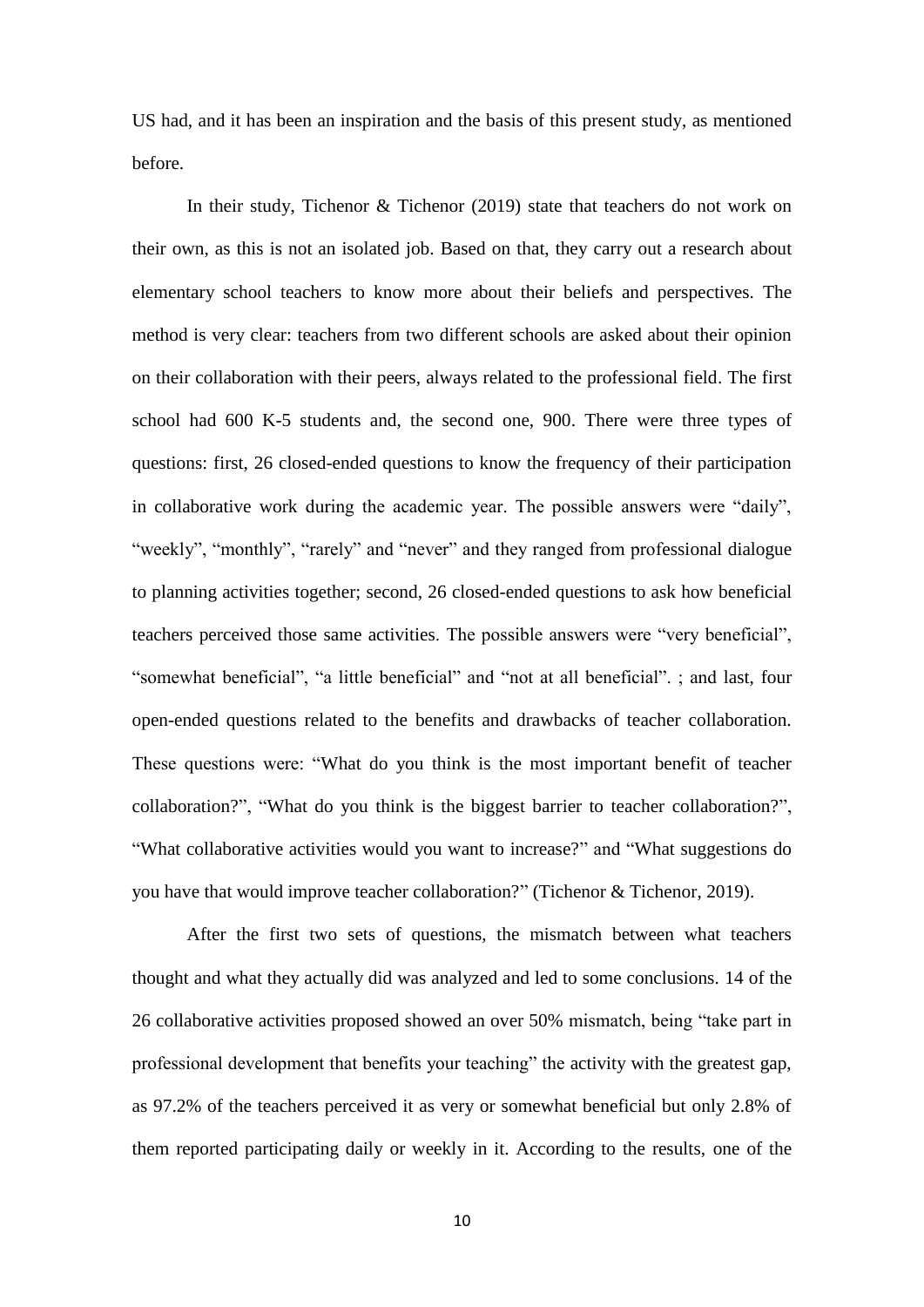most relevant conclusions is that even if some collaborative activities are thought to be significantly useful for teachers, they rarely have the opportunity to perform them, whose reasons are also developed in the open-ended questions (Tichenor & Tichenor, 2019).

As regards their answers to the four open-ended questions, they were also really interesting in order to understand what was not working and why the mismatch was so meaningful in some activities. Teachers argued that collaboration helps them share their points of view and learn from each other, but also mentioned that the main obstacle to collaborative work is the fact of not having enough time to implement this kind of activities. In addition, they commented that they would like to practice other activities more regularly, such as sharing different strategies for planning their lessons and peer observation. As for the suggestions, many of them added that they would appreciate having the opportunity and more space to work together (Tichenor & Tichenor, 2019).

Be that as it may, the study concluded that "Teachers overwhelmingly responded that lack of time was the single largest barrier to greater teacher collaboration . . . However, simply providing more time in the school for collaboration is not enough" (Tichenor & Tichenor, 2019: 59-60) even though the authors admit that this research has the major limitation of the short amount of teachers who participated in it.

#### 2.4. Research questions

<span id="page-11-0"></span>The research questions are presented in this section. The ones showed in the case study by Tichenor & Tichenor (2019) have been an inspiration for the ones in this research, but they have been adapted to the EOI context. First, the main research question (RQ1) can be found. And, after, four more specific research questions (RQ1.1 and RQ1.2 and two more definite questions that follow from the last one, RQ1.2.1 and RQ1.2.2). These are the questions that drive this particular case study: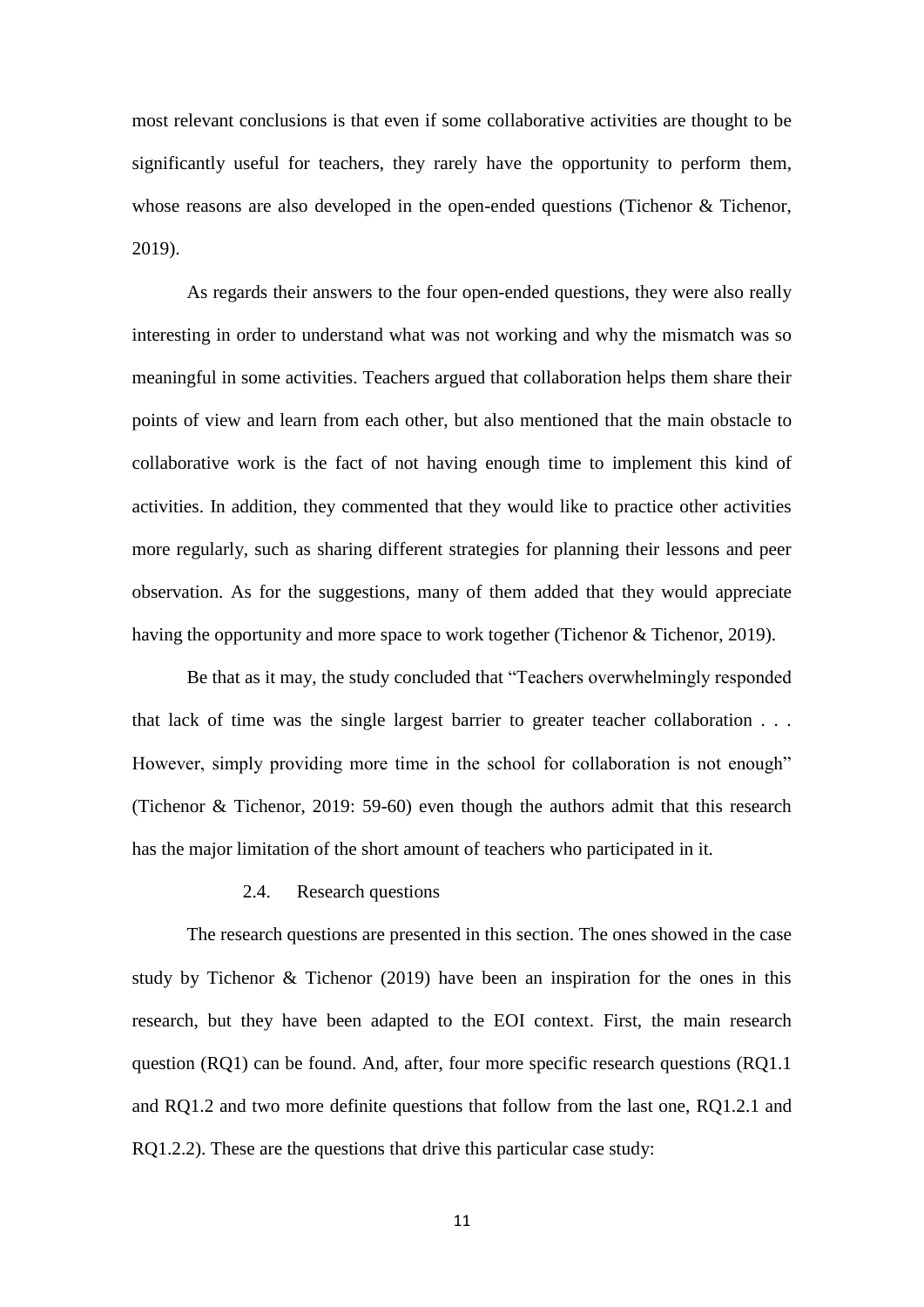RQ1: What are EOI teachers' perceptions and beliefs about teacher collaboration?

RQ1.1: In which areas<sup>2</sup> do teachers think that this kind of collaboration is more necessary and how often do they consider this should be implemented?

RQ1.2: According to EOI teachers' perceptions and beliefs, what are the major benefits and drawbacks of collaboration?

RQ1.2.1: What do EOI teachers think in relation to the possible reinforcement of professional relationships among colleagues?

<span id="page-12-0"></span>RO1.2.2: How do EOI teachers think their collaboration affects students' learning?

# 3. Research methodology and method

3.1. Participants

1

<span id="page-12-1"></span>This school is a particular one, as it is very small: there are just ten teachers, so it means that the questionnaire was sent to all the teachers that work at this school. This was a positive thing, because managing to personally talk with all of them before sending the survey was easy and that favored the fact that they all agreed to participate in the study by answering the 30 closed-ended questions in Appendix 1, as they felt comfortable with the method. There were two French teachers teaching from A1 to B2, two German teachers teaching from A1 to B2 and four English teachers teaching from A1 to C1, including some members of the school management team (program administrator, school clerk and coordinator). 75% of the teachers were female (six of them) and the rest (two of them, 25%) were male teachers.

<sup>2</sup> In this paper, the concept of *areas* will include different fields, such as *assessment, school methodology, activities, materials, tasks…*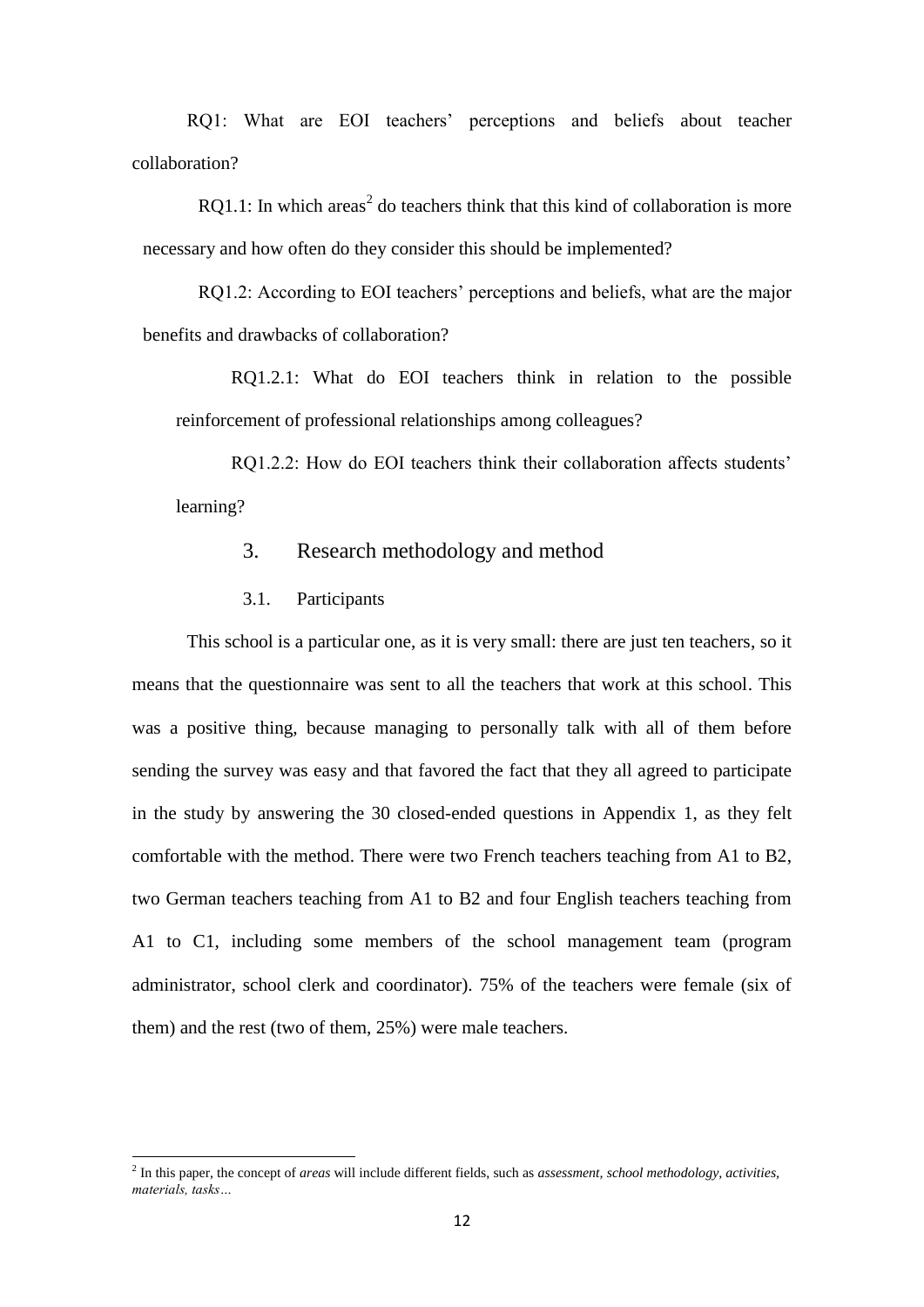## 3.2. Instruments

<span id="page-13-0"></span>As mentioned before, this paper replicates the case study research by Tichenor & Tichenor (2019), which has been adapted to the EOI needs and peculiarities. This study included 56 questions that were adapted for this research and were finally shrunk, resulting in 36 questions.

The questionnaire was sent (via WHATSAPP) to the ten teachers and eight of them answered. This questionnaire (Google Forms) can be found in Appendix 1.

Fifteen closed-ended questions were used to know how often teachers performed some specific collaborative activities at the school; they had to choose from 1 to 5 (meaning "Never"- "Daily", this will be explained in section 4.1). After that, they were asked fifteen more closed-ended questions about how beneficial they thought the collaborative activities addressed before were; again, they had to choose from 1 to 5 but, in this case, meaning "Very beneficial"- "Not at all beneficial", this will be explained in section 4.2. Lastly, a personal interview with some of them was held in order to know more about their perceptions and beliefs.

The questionnaire was peer reviewed (by a student-teacher who did his internship at the same school) before sending the link to the teachers. In addition, the original questionnaire was written in English, but it was translated into Catalan for all the teachers to understand and be able to precisely answer to the questions, as some of them do not speak a word of English (because they teach other languages) but they all speak Catalan, even if some of them come from other countries, such as Argentina and Brazil or other regions of Spain, like the Basque Country.

Furthermore, five of them agreed to do a personal interview in order to talk more about their collaboration at the school, but just three of them were finally interviewed due to their availability and their schedules (the questions asked in this structured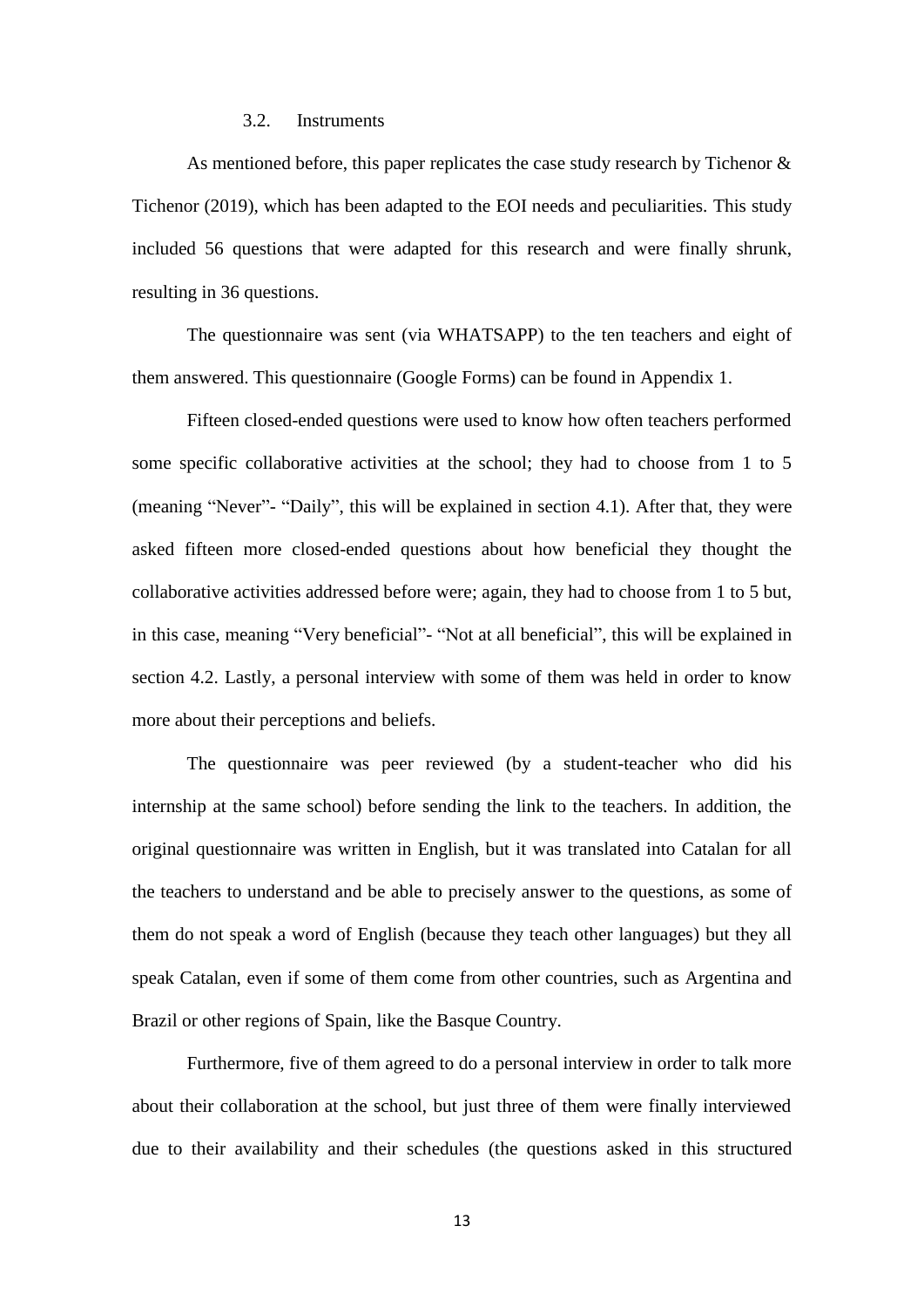interview can be found in Appendix 2). These questions were focused on different aspects of their teaching collaboration, such as their opinion on collaboration itself, the advantages and disadvantages that they considered collaboration brings, the areas in which they think collaboration is more useful and why, their relation with other teachers and how it affects collaboration and coexistence or the relation between teacher collaboration and students' outcomes.

#### <span id="page-14-0"></span>3.3. Ethical issues

All the teachers that participated in this research did it on their own accord. Each teacher was asked individually before sending the questionnaire to all of them. In addition, the principal of the school allowed the use of this instrument and she was the one in charge of sending the link to the rest of the teachers.

The real name of the school has been hidden (EOI Llobregat) and the name of the teachers are not going to be shared in this study. Instead, the ones that participated in the personal interview will be addressed as Teacher 1 (T1), Teacher 2 (T2) and Teacher 3 (T3). They all were informed that both the questionnaire and the interview were anonymous.

# 3.4. Data collected

The data for this research were collected during three weeks of the second internship period at EOI Llobregat (Barcelona) in April 2021. Two different methods were used in order to gather the information needed to answer the research questions: first, the questionnaire and, second, the personal interview in which some teachers expanded on their perspectives of collaboration. A third source of information has been used, even if it is not about official questions and answers, but it has been very revealing. It is the informal conversations carried out during the internship period, as teachers were eager to talk about their former experience and their careers. Some of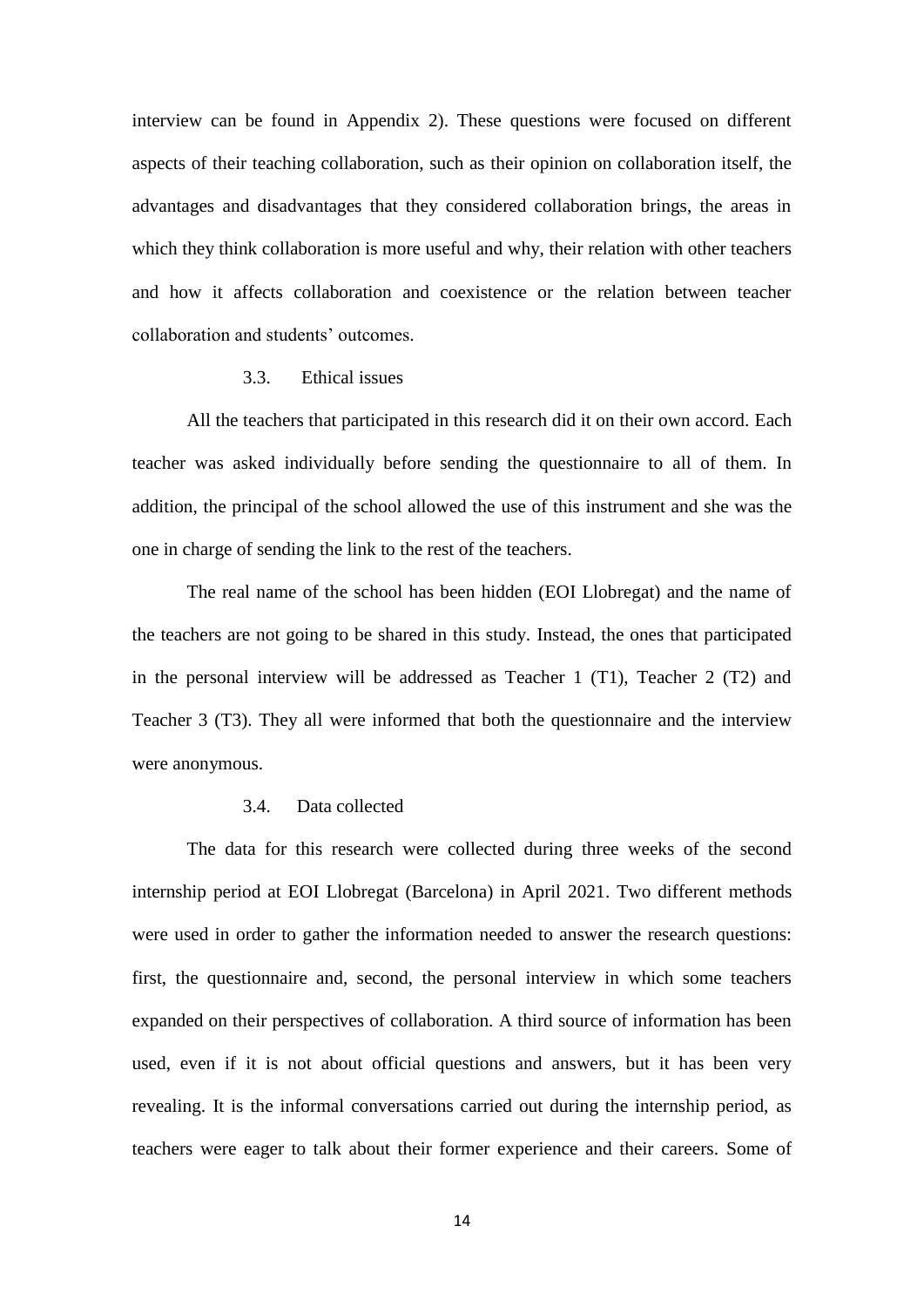them commented on their years of working at EOI and other schools (such as high schools, private schools and so on) and some of them just enlarged on their work at EOIs, but absolutely all of them wanted to talk about it.

| <b>DATA SET</b> | <b>TYPE OF</b> | <b>INSTRUMENT</b> | <b>PARTICIPANTS</b> | Total number     |
|-----------------|----------------|-------------------|---------------------|------------------|
|                 | <b>DATA</b>    |                   |                     | of questions or  |
|                 |                |                   |                     | words            |
| Data set A      | Quantitative   | Questionnaire     | 8 teachers          | 30 closed-       |
|                 |                | (Google Forms)    |                     | ended            |
|                 |                |                   |                     | questions        |
| Data set B      | Conversational | Structured        | 3 teachers          | Two YES/NO       |
|                 | (Qualitative)  | individual        |                     | questions $+$    |
|                 |                | interviews        |                     | four referential |
|                 |                |                   |                     | questions.       |
|                 |                |                   |                     | Approximately    |
|                 |                |                   |                     | $1,500$ words    |
| Data set C      | Ethnographic   | Notes on          | 10 teachers         | Approximately    |
|                 | data           | informal          |                     | 500 words        |
|                 |                | conversations     |                     |                  |
|                 |                | during the        |                     |                  |
|                 |                | internship        |                     |                  |
|                 |                | period            |                     |                  |

**Table 1.** Data collected at EOI Llobregat.

# 4. Results of the data collection

<span id="page-15-0"></span>In this section, the results given by all the data collected will be objectively presented in order to show what can be found in the different dimensions of this study: frequency of collaboration, teachers' perceptions and beliefs on the benefits (or drawbacks) of collaboration and the mismatch between the two of them.

4.1. Questionnaire: frequency of collaboration

<span id="page-15-1"></span>**Table 2.** Teacher responses in relation to frequency. Adapted from a case study by Tichenor & Tichenor (2019).

|                                                                  | Percent      | of Percent<br>- of   |
|------------------------------------------------------------------|--------------|----------------------|
| How often did you participate in each collaborative teachers who |              | teachers             |
| activity during the past academic year?                          | responded    | who                  |
|                                                                  | "Daily,      | responded            |
|                                                                  | Weekly<br>or | <i>"Rarely</i><br>or |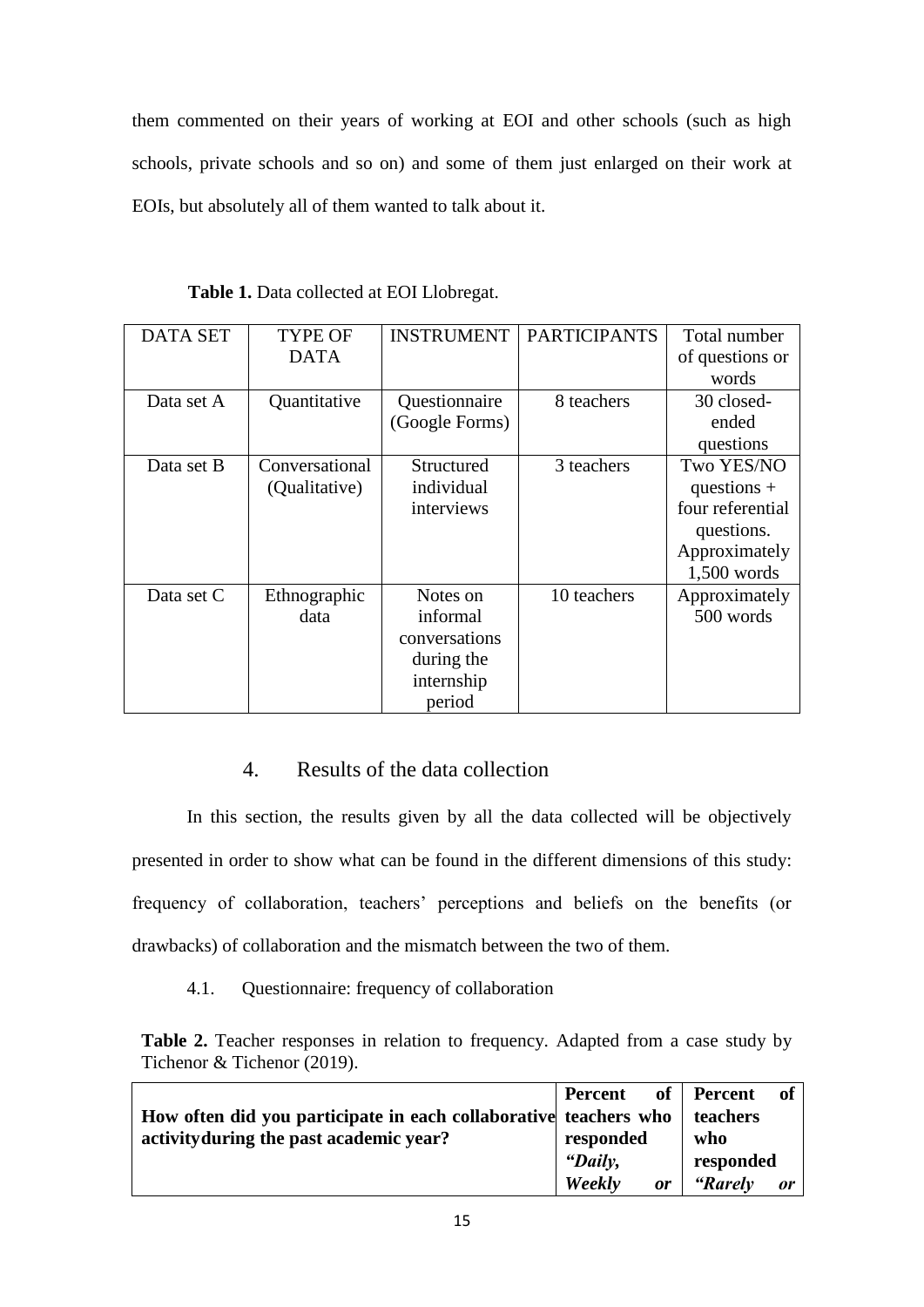|                                                                                                          | Often" | Never"         |
|----------------------------------------------------------------------------------------------------------|--------|----------------|
|                                                                                                          |        |                |
|                                                                                                          |        |                |
| Discuss and secure new ideas and useful teaching tips<br>from colleagues                                 | 100    | $\overline{0}$ |
| Design tools for assessing student progress                                                              | 100    | $\overline{0}$ |
| Analyze your teaching practices and outcomes                                                             | 87.5   | 12.5           |
| Exchange teaching materials with colleagues                                                              | 87.5   | 12.5           |
| Discuss and plan how to help students achieve at<br>higher levels                                        | 87.5   | 12.5           |
| <b>Examine and discuss student work</b>                                                                  | 87.5   | 12.5           |
| Engage in dialogue/professional conversations with 75<br>your colleagues on how to improve your teaching |        | 25             |
| Participate in joint decision making on grade-level 75<br>issues                                         |        | 25             |
| Engage in discussion about the learning development<br>of specific students                              | 62.5   | 37.5           |
| Discuss professional literature with other teachers 62.5<br>(books, journals, articles, etc.)            |        | 37.5           |
| Work with teachers on extracurricular activity<br>planning                                               | 62.5   | 37.5           |
| Observe other teachers' classes and provide feedback                                                     | 62.5   | 37.5           |
| Develop curriculum or some part of the curriculum                                                        | 50     | 50             |
| Teach jointly as a team in the same class (co-teaching)                                                  | 25     | 75             |
| Engage in collaborative research on a topic of interest<br>to you professionally                         | 25     | 75             |

Teachers were asked how often they were engaged in different collaborative activities during the academic year. They had to choose in a range from 1 to 5, in which 1 was "never"; 2, "rarely or hardly ever"; 3, "often"; 4, "weekly"; and 5, "daily". The table above (table 2) illustrates their responses to this question.

As showed in table 2, 100% of the respondents said that they daily, weekly or often engaged in activities like *Discuss and secure new ideas and useful teaching tips*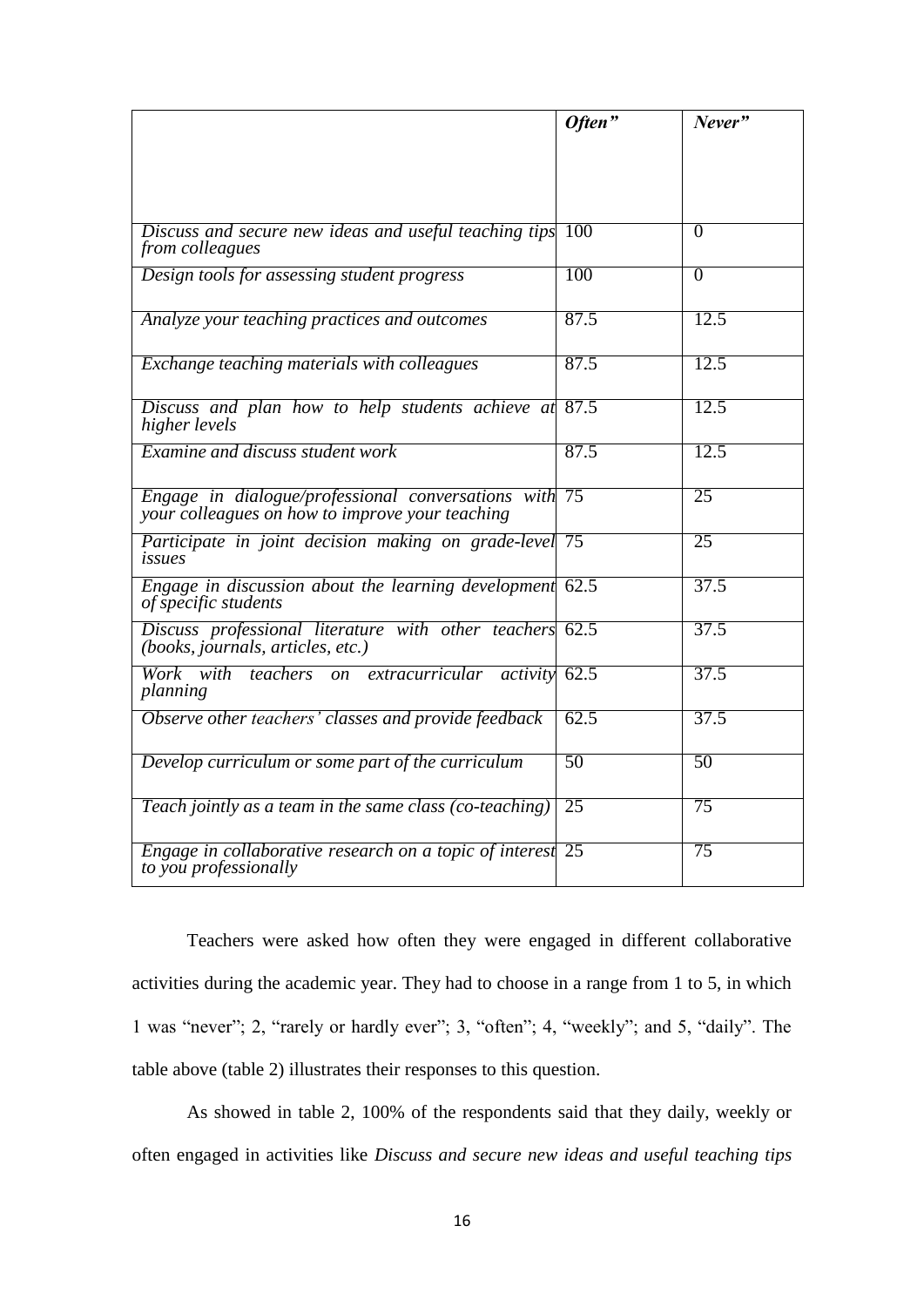*from colleagues* and *Design tools for assessing student progress.* It is necessary to remark the importance of the frequency with which they perform these activities, because teachers at other schools do not usually have the opportunity that EOI Llobregat teachers have to enroll in this kind of collaborative work. It is true that this is not a high school, but some teachers have commented on the fact that other EOIs do not work as EOI Llobregat, so it is not only a matter of type of schools. In addition, it is to mention that EOI Llobregat teachers have added that they do not have scheduled lessons on Fridays, as other EOIs, but what makes them different is that they tend to go to the school from 10 to 15 and work there instead of working from home. They have also announced that this practice promotes collaborative working and bonding, as they make the most of their time there and usually share some strategies and new resources for teaching and assessing their students' progress, particularly when they teach the same language.

In general, most teachers (70%) agreed that they had the chance to collaborate daily, weekly or often, but there are also some activities that could not be frequently performed. 50% or less of the teachers regularly participated in three of the activities: *Develop curriculum or some part of the curriculum* (50%), *Teach jointly as a team in the same class (co-teaching)* (25%) and *Engage in collaborative research on a topic of interest to you professionally* (25%). Of these fifteen activities, the ones with the smallest percentage of regular participation were *Teach jointly as a team in the same class (co-teaching)* and *Engage in collaborative research on a topic of interest to you professionally.* Teachers in these language schools do not usually coteach as much as in secondary schools since students explicitly go to the EOI just to learn languages and there is no chance to teach other subjects, such as Science or History in English.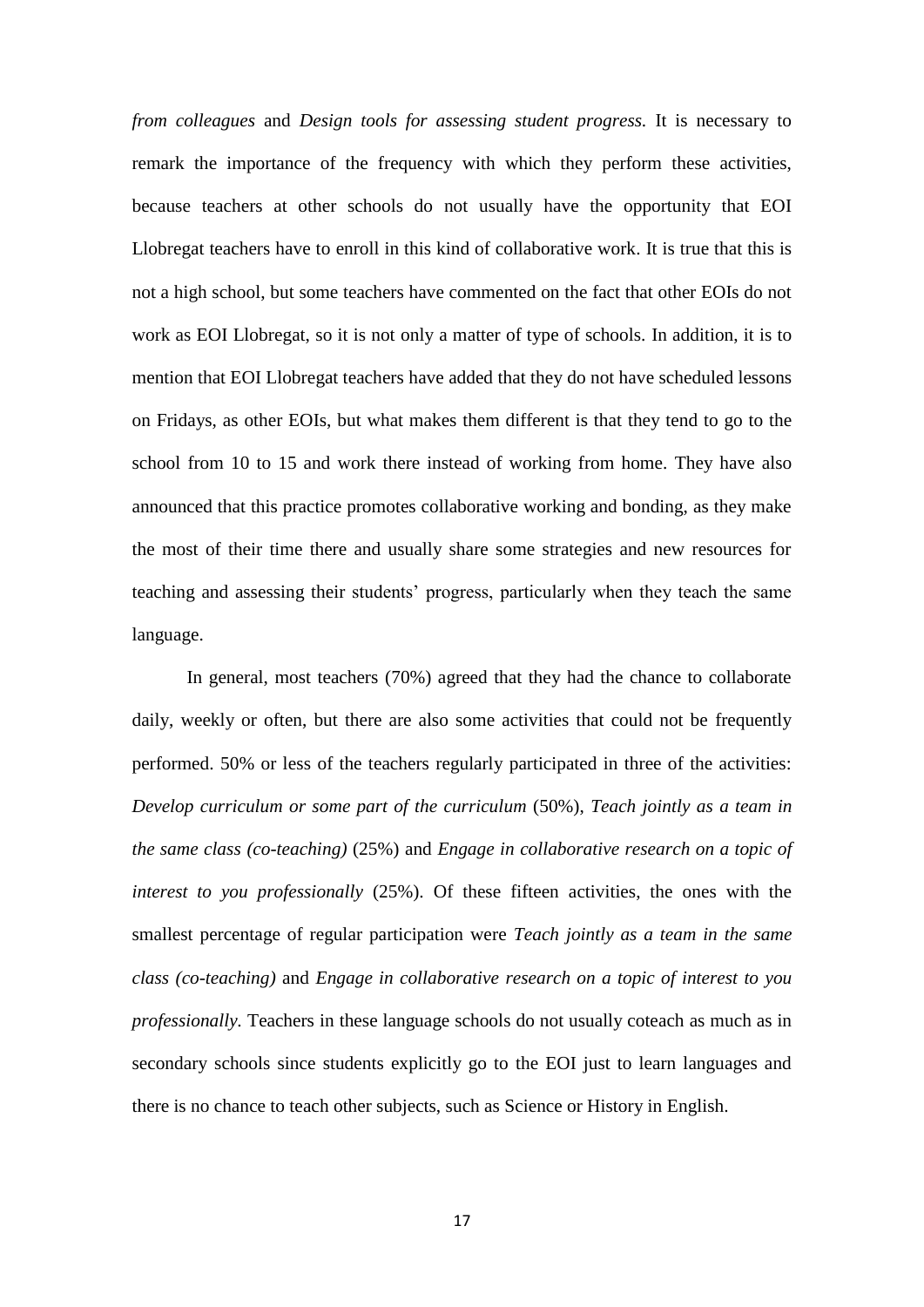# 4.2. Questionnaire: perceived benefits or drawbacks

<span id="page-18-0"></span>**Table 3.** Teacher responses in relation to the effectiveness of collaborative activities. Adapted from a case study by Tichenor & Tichenor (2019).

|                                                                                                          | <b>Percent</b><br><b>of</b><br>teachers<br>who | Percent of<br>teachers |
|----------------------------------------------------------------------------------------------------------|------------------------------------------------|------------------------|
|                                                                                                          | responded                                      | who                    |
| How beneficial is this collaborative activity?                                                           | "Very Beneficial                               | responded              |
|                                                                                                          | Quite Beneficial                               | "A Little or           |
|                                                                                                          | or Beneficial"                                 | Not At All             |
|                                                                                                          |                                                | <b>Beneficial</b> "    |
| Discuss and secure new ideas and useful teaching tips<br>from colleagues                                 | 100                                            |                        |
| Design tools for assessing student progress                                                              | 100                                            | $\overline{0}$         |
| Analyze your teaching practices and outcomes                                                             | 100                                            | $\overline{0}$         |
| Discuss and plan how to help students achieve at higher<br>levels                                        | 100                                            | $\Omega$               |
| Engage in dialogue/professional conversations with your                                                  | 100                                            | $\overline{0}$         |
| colleagues on how to improve your teaching<br>Participate in joint decision making on grade-level issues | 100                                            | $\overline{0}$         |
| Discuss professional literature with other teachers (books,<br><i>journals, articles, etc.)</i>          | 100                                            | $\overline{0}$         |
| Develop curriculum or some part of the curriculum                                                        | 100                                            | $\overline{0}$         |
| Teach jointly as a team in the same class (co-teaching)                                                  | 100                                            | $\overline{0}$         |
| Examine and discuss student work                                                                         | 100                                            | $\overline{0}$         |
| Exchange teaching materials with colleagues                                                              | 87.5                                           | 12.5                   |
| Engage in discussion about the learning development of<br>specific students                              | 87.5                                           | 12.5                   |
| Work with teachers on extracurricular activity planning                                                  | 87.5                                           | 12.5                   |
| Observe other teachers' classes and provide feedback                                                     | 87.5                                           | 12.5                   |
| Engage in collaborative research on a topic of interest to<br>you professionally                         | 87.5                                           | 12.5                   |

In the same questionnaire, teachers were asked about how beneficial or detrimental they thought these different collaborative activities were. They had to choose in a range from 1 to 5, in which 1 was "not at all beneficial"; 2, "a little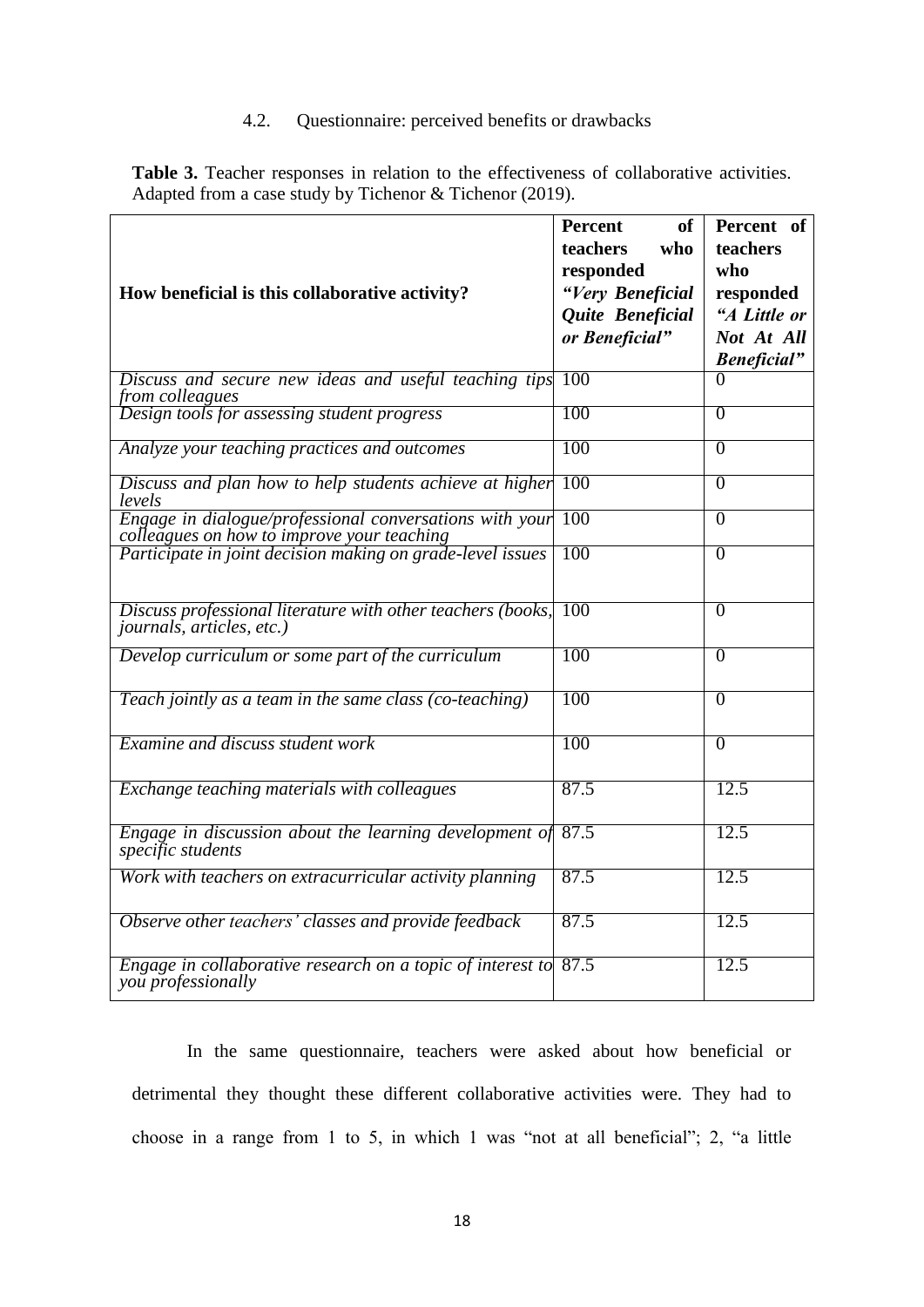beneficial"; 3, "beneficial"; 4, "quite beneficial"; and 5, "very beneficial". The table above (table 3) illustrates their responses to this question.

Teachers perceived 66.67% (ten out of fifteen) of the activities as very beneficial, quite beneficial or beneficial. Also, the other five activities were considered beneficial by 87% of the teachers (seven out of eight teachers) and a little beneficial or not at all beneficial by one of them (12.5%). In general, most teachers considered that all the activities had benefits for them.

This dimension of this part of the questionnaire is more conclusive than the former one, as it is evident that teachers' perceptions on how they consider these collaborative activities go beyond what they really practice. It is not necessary for them to perform the activities in order to know that they might be beneficial for their work and to obtain good outcomes, and there is a fact that cannot be forgotten: teachers were asked about how often they collaborated during this academic year, but they might have used these activities before, at some point of their careers. Most of them have been working for more than five years; some of them have experienced working in secondary public and private schools too and know the differences first-hand (information retrieved from informal conversations at the school during the internship period)

# 4.3. Mismatch

<span id="page-19-0"></span>In order to find out about the gap between what they consider beneficial and what they actually practice, the mismatch between these two categories of questions will be shown in table 4.

**Table 4.** Mismatch between teachers' perceived benefit and teachers' frequency of participation. Adapted from a case study by Tichenor & Tichenor (2019).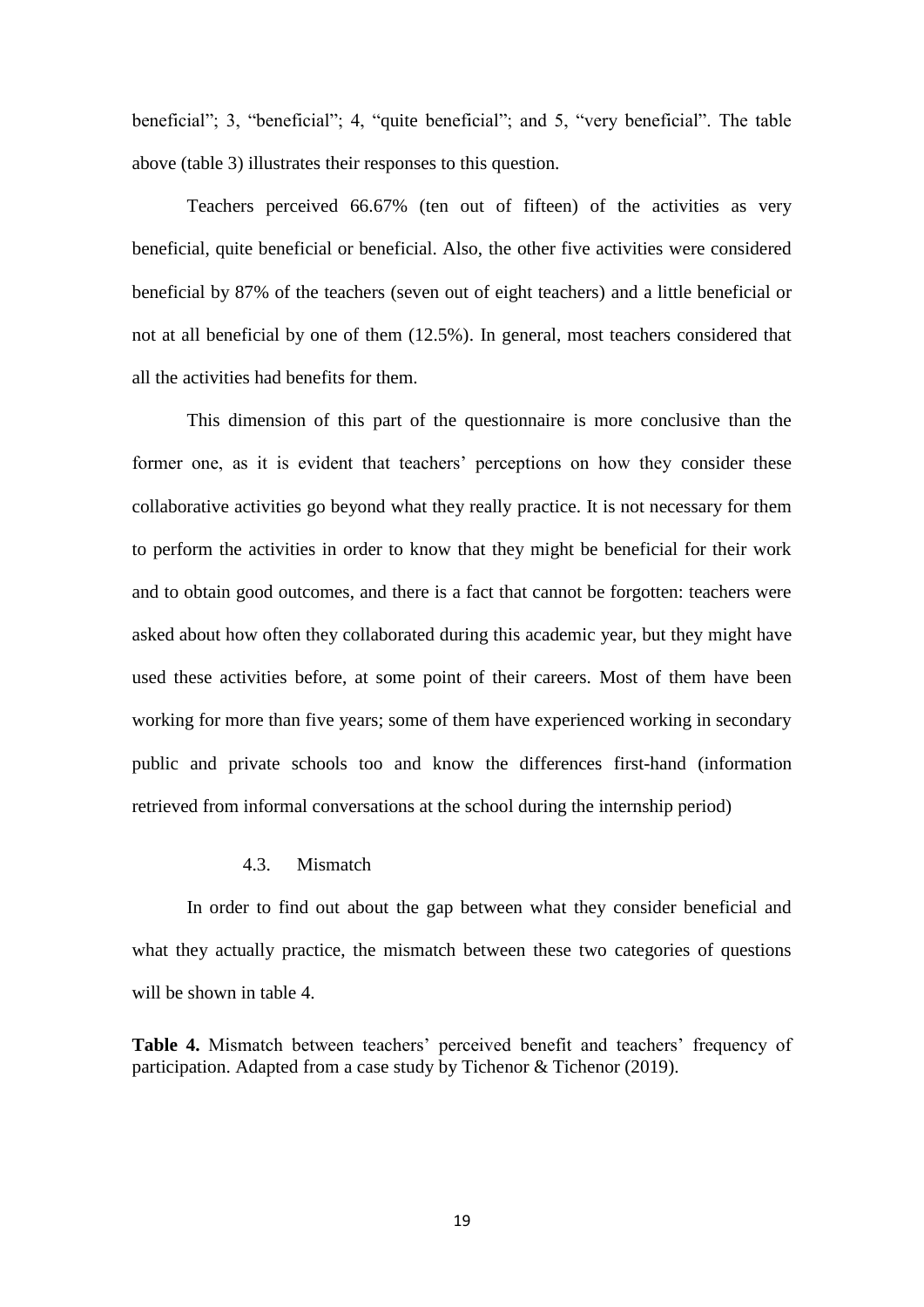|                                                                                                                              | <b>Percent</b><br>of <sub>1</sub><br>teachers<br>who<br>responded<br>"Very<br><b>Beneficial</b><br><i><b>Quite</b></i><br><b>Beneficial</b> or<br><b>Beneficial</b> " | Percent<br>of<br>teachers who<br>responded<br>"Daily,<br>Weekly<br>or<br>Often" | <b>Mismatch:</b><br>regularly<br>participated<br>- considered<br>beneficial |
|------------------------------------------------------------------------------------------------------------------------------|-----------------------------------------------------------------------------------------------------------------------------------------------------------------------|---------------------------------------------------------------------------------|-----------------------------------------------------------------------------|
| Teach jointly as a team in the same class (co-<br><i>teaching</i> )                                                          | 100                                                                                                                                                                   | 25                                                                              | 75                                                                          |
| Engage in collaborative research on a topic 87.5<br>of interest to you professionally                                        |                                                                                                                                                                       | 25                                                                              | 62.5                                                                        |
| Develop curriculum or some part of the<br>curriculum                                                                         | 100                                                                                                                                                                   | $\overline{50}$                                                                 | 50                                                                          |
| Discuss professional literature with other 100<br>teachers (books, journals, articles, etc.)                                 |                                                                                                                                                                       | 62.5                                                                            | 37.5                                                                        |
| dialogue/professional<br><i>Engage</i><br>in<br>conversations with your colleagues on how to<br><i>improve your teaching</i> | <b>100</b>                                                                                                                                                            | 75                                                                              | 25                                                                          |
| Participate in joint decision making on<br>grade-level issues                                                                | 100                                                                                                                                                                   | 75                                                                              | 25                                                                          |
| Engage in discussion about the learning 87.5<br>development of specific students                                             |                                                                                                                                                                       | 62.5                                                                            | 25                                                                          |
| Work with teachers<br>on extracurricular<br><i>activity planning</i>                                                         | 87.5                                                                                                                                                                  | 62.5                                                                            | 25                                                                          |
| Observe other teachers' classes and provide 87.5<br>feedback                                                                 |                                                                                                                                                                       | 62.5                                                                            | 25                                                                          |
| prac <i>tices</i><br>Analyze<br>teaching<br>your<br>and<br>outcomes                                                          | <b>100</b>                                                                                                                                                            | 87.5                                                                            | 12.5                                                                        |
| Discuss and plan how to help students 100<br>achieve at higher levels                                                        |                                                                                                                                                                       | 87.5                                                                            | 12.5                                                                        |
| Examine and discuss student work                                                                                             | 100                                                                                                                                                                   | 87.5                                                                            | 12.5                                                                        |
| Discuss and secure new ideas and useful<br>teaching tips from colleagues                                                     | 100                                                                                                                                                                   | 100                                                                             | $\Omega$                                                                    |
| Design tools for assessing student progress                                                                                  | 100                                                                                                                                                                   | 100                                                                             | $\Omega$                                                                    |
| Exchange teaching materials with colleagues                                                                                  | 87.5                                                                                                                                                                  | 87.5                                                                            | $\overline{0}$                                                              |

In general, most categories did not show a relevant mismatch, in comparison to what happened in the study by Tichenor & Tichenor (2019). In fact, three of them illustrated no mismatch (*Discuss and secure new ideas and useful teaching tips from colleagues*, *Design tools for assessing student progress* and *Exchange teaching*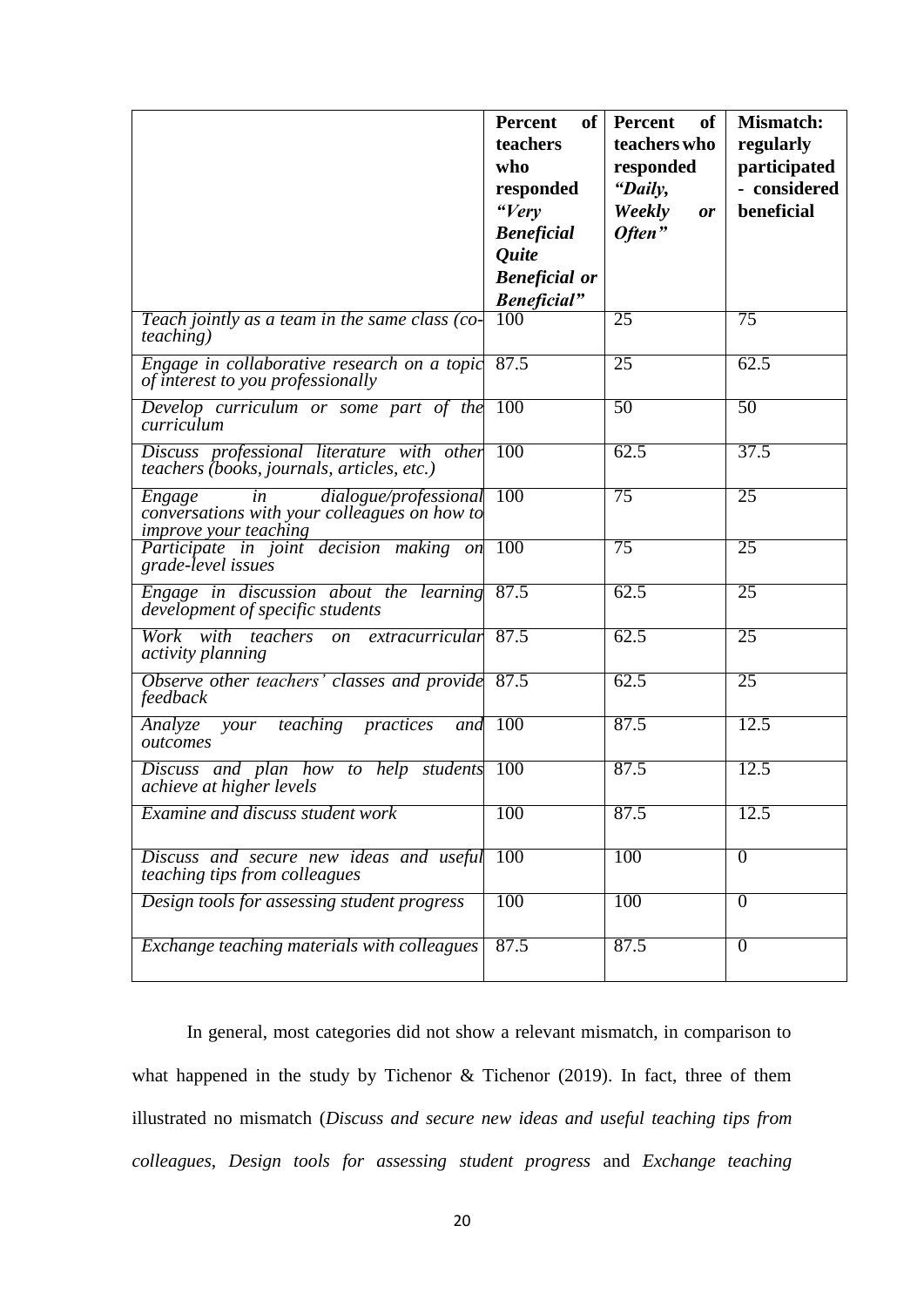*materials with colleagues)* and nine more showed less than 50% mismatch, between 12.5% and 37.5%. Only three of them had a ≥50% result: *Develop curriculum or some part of the curriculum* (50%), *Engage in collaborative research on a topic of interest to you professionally* (62.5%) and *Teach jointly as a team in the same class (co-teaching)*   $(75\%)$ .

Notwithstanding, the range of the mismatches is not as remarkable as in the original study, given that EOI Llobregat teachers have more space for working and collaborating than other schools.

<span id="page-21-0"></span>4.4. Structured interviews: conversational data

The last question in this form was *Would you like to do a personal interview in order to talk more about teacher collaboration?* Five teachers out of eight (62.5%) answered that they were keen to do the interview, and three of them (33.5%) were finally interviewed one week after answering the questionnaire, due to their availability. As mentioned before, they will be referred to as T1, T2 and T3 from this point forward.

The questions of this interview were carefully prepared after analyzing the results of the questionnaire for them to be suitable to respond the research questions. The interview was not recorded; the answers that the teachers gave to these questions are not literally reproduced in this section, but their main messages are.

Teachers were asked two yes/ no questions:

*a) Do you think that the personal relationship among teachers affects (positively or negatively) their professional relationship and the development of school tasks and teacher collaboration?*

All teachers answered "yes, definitely" to this question. They all agreed that having a good personal relationship with your peers is essential to achieve an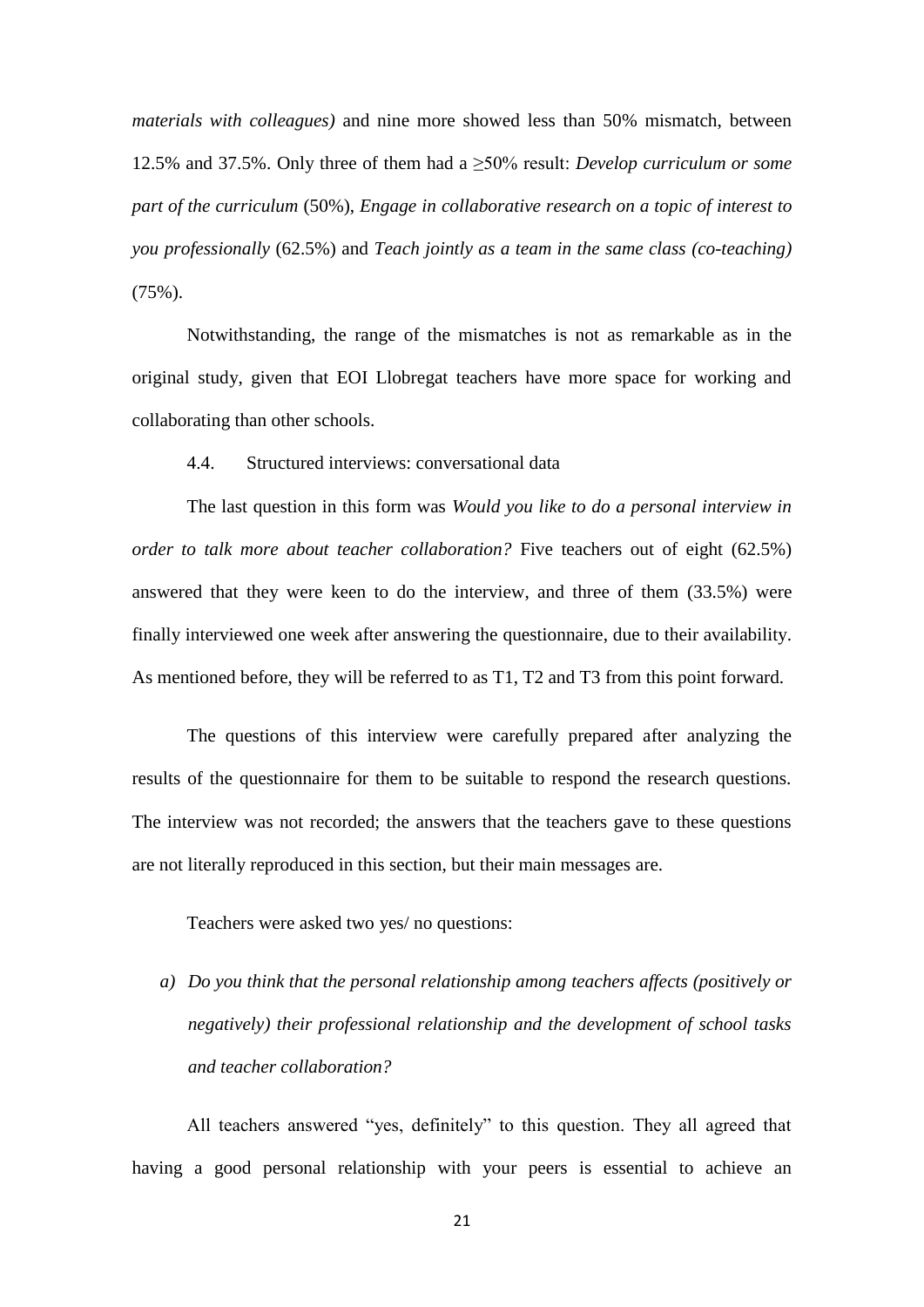appropriate working environment. One of them (T3) added that a relaxed working environment is also the foundations of good teacher collaboration.

#### *b) Do you think this kind of collaboration helps students learn more or not really?*

Two of the three teachers (T2 and T3) answered "yes" and just one said "it depends" (T1). This last teacher added that collaborating with teachers who teach the same levels is better, but certainly considers collaboration as a good strategy. T2 mentioned that having a good relationship with other teachers and collaborating with them makes everything easier for teachers to follow their students' development and to adapt teachers' materials and strategies to the students and their needs.

After that, there were four other questions in which they could expand:

*c) In which areas do you think it is more important to be coordinated and work together? Why?*

T1: Assessment, tasks and strategies.

T2: Assessment, tasks, general methodology of the school, language methodology and integration of the materials.

T3: Assessment, tasks and general methodology of the school.

All teachers mentioned assessment and tasks. It is also related to the school methodology, as the educational project of this school is task-based. T2 and T3 mentioned the school methodology as something that turns essential for collaboration. T2 mentioned the language methodology and the integration of the materials, as she thinks that getting to work with peers that teach the same language can help teachers engage more professionally and achieve new goals related to the integration of materials, which she considers very important for the cohesion of the lessons.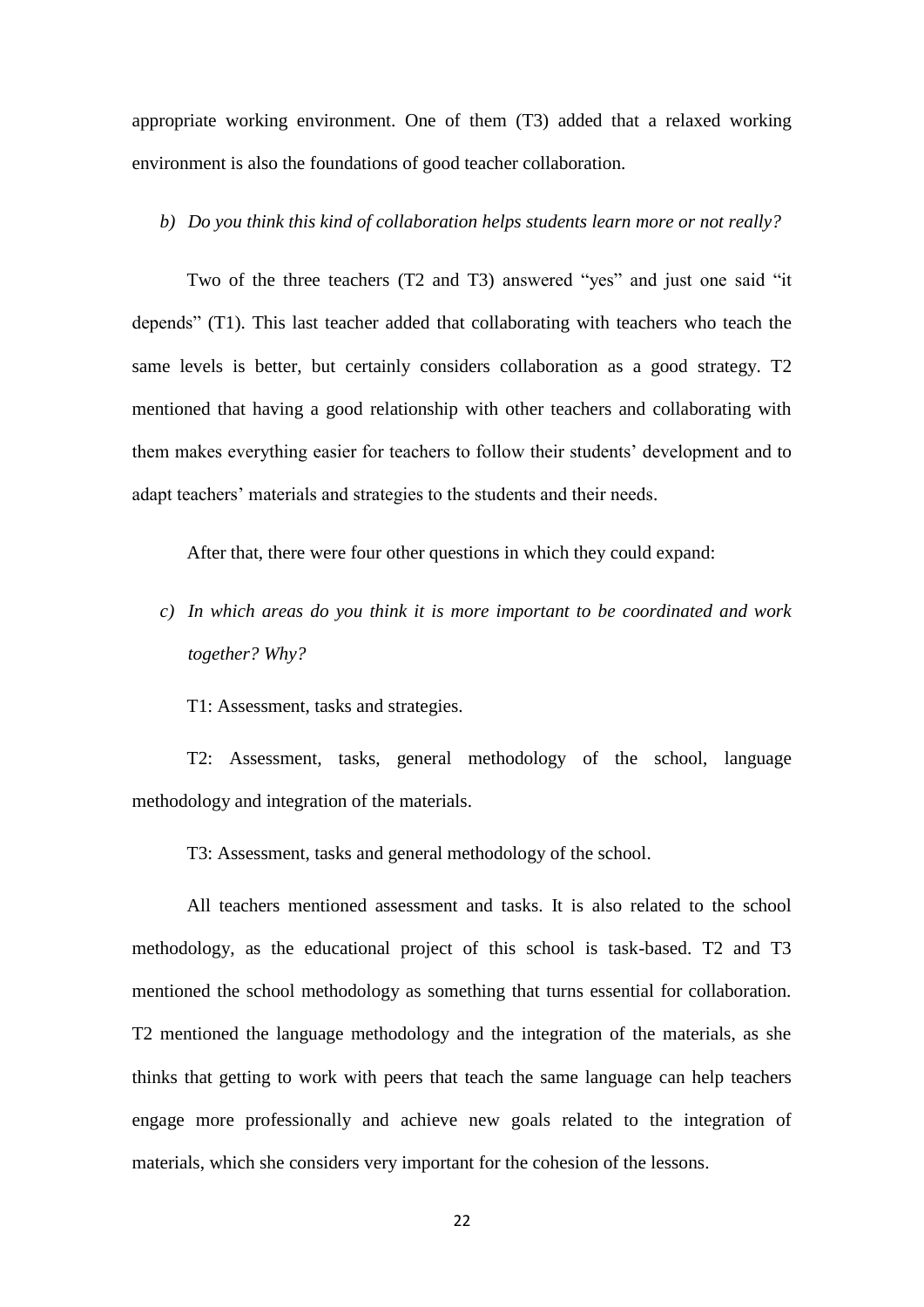*d) What do you think should be changed in this school regarding collaborations? Do you think every teacher is involved with the school?*

T1: There should be time and space during the week (like in high schools) to work together. There is no real opportunity and this can affect bonding and personal relations. Everyone is involved with the school but maybe not too much with the other teachers.

T2: There should be more collaboration within the departments (languages). There is some kind of *artificial collaboration,* because the school educational project explicitly says that teachers need to collaborate but they do not really happen to do it and the working environment is not as enriching as it should. The school management team should learn when to separate their administrative tasks from their teaching work and organize everything in a different way. There is a hierarchy that creates a difficult relationship among teachers.

T3: Nothing. This school is perfect when it comes to collaboration. Everyone is involved with the school just as much as they can and want to.

T1 and T2 agree that some things have to be changed at the school and that the lack of time to do collaborative activities is key. T2 insists on the role of the school management team, which seems to be too detached from the rest of the staff. On the other hand, T3 thinks that the method of the school is perfect and would change nothing about it.

*e) This school only has ten teachers. Do you think this is a conditioning factor (is it positive or negative?) What are the consequences of this?*

T1: When schools are smaller, personal relations are better, but here there is only one teacher per level and that makes it a bit more difficult and triggers a feeling of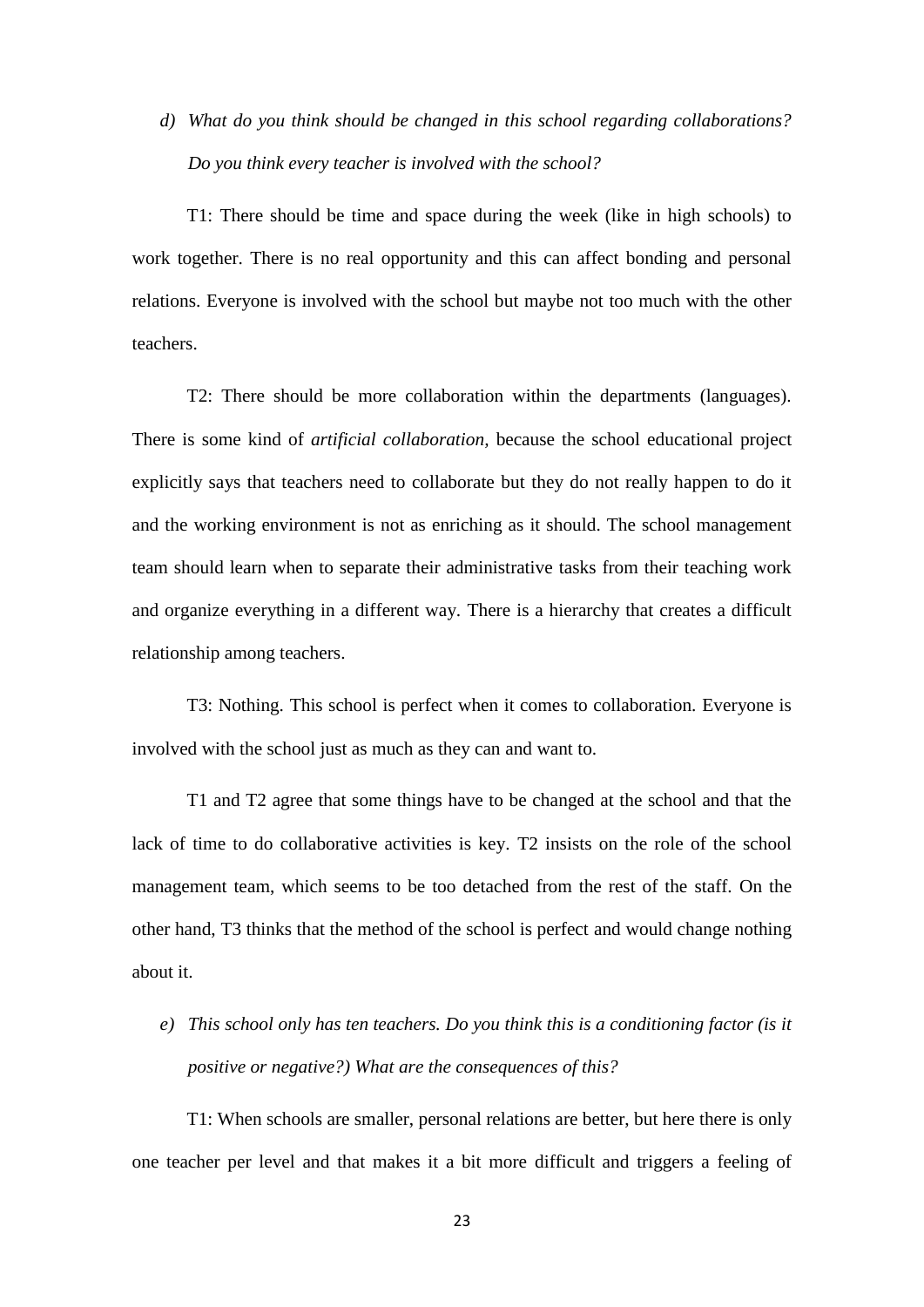loneliness. Perhaps it is because of the pandemic, but this academic year has been very boring and dull concerning personal relationships with peers.

T2: Teacher collaboration is usually easier when schools are smaller, but it is not the case of this school because tensions are always on the rise. This academic year has been marked by loneliness and the fear of the virus.

T3: It may be really enriching, but having fewer colleagues means that once you have a problem with one of them, you just have other eight people to be comfortable with. When the school is bigger, you have more opportunities to be friends with peers because you have more options to choose from. Loneliness has been a reality this year.

All teachers agreed that collaboration in smaller schools could be very enriching. T1 said that, even though the school is small, it is also difficult to make friends because there is just one teacher per level. T2 insisted on the importance of the working environment. T3, however, concluded that smaller schools may be difficult to handle because the fewer peers you have, the fewer opportunities you have to feel comfortable and connect with someone. They all mentioned a feeling of loneliness that they have experienced this academic year, which may have been created or intensified by the Covid-19 pandemic.

#### *f) Could you name some advantages and disadvantages of teacher collaboration?*

T1: Advantages→ We gain new strategies and materials. It can foster personal relations. If a peer presents something that you have already done as something great, you feel awarded and think that what you have been doing is something that others would like to put into practice, so it feels good.

Disadvantages→ If teachers that collaborate have personal problems, it can be very stressful. In addition, the biggest barrier to teacher collaboration is the lack of time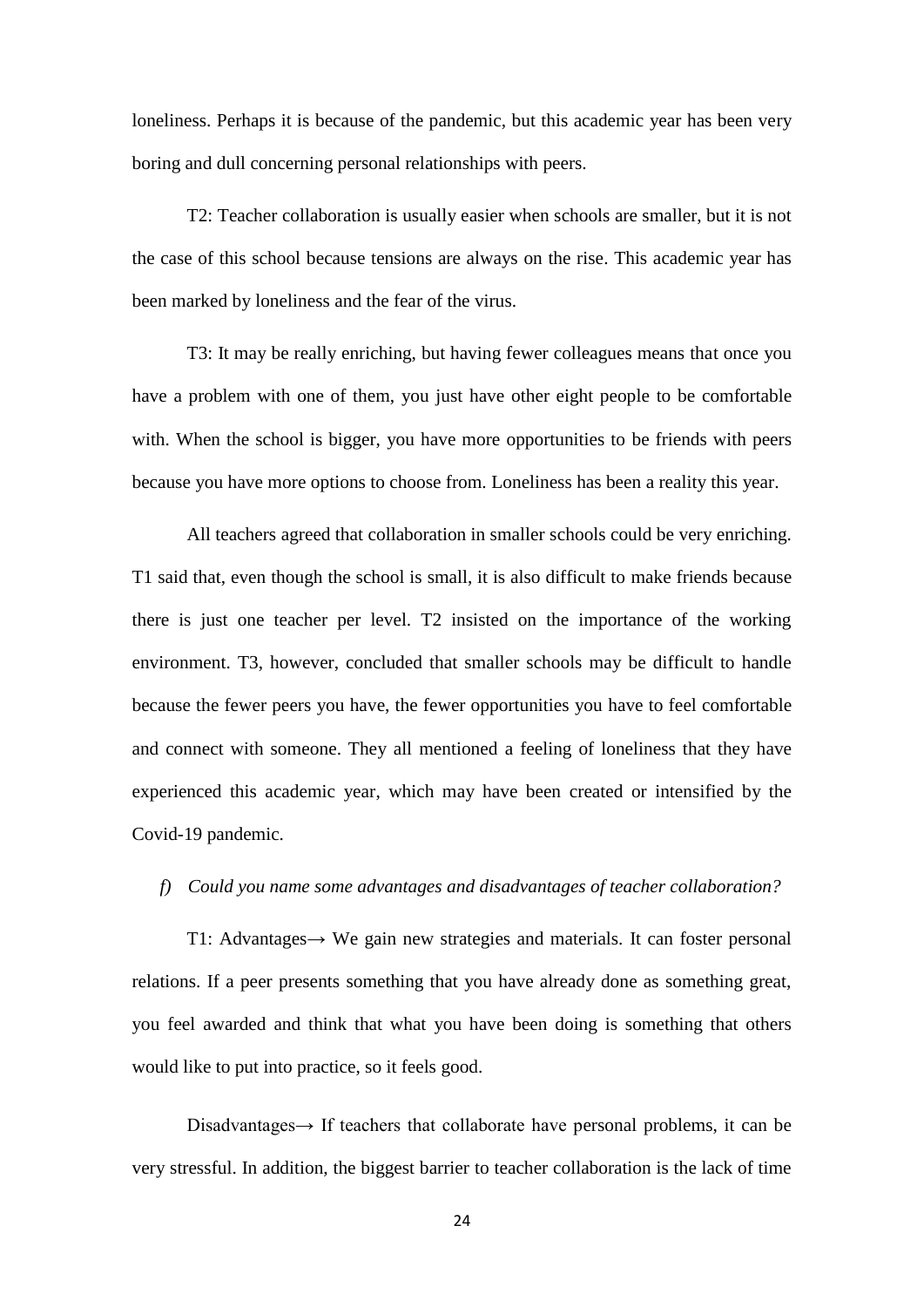to work together; teachers are always running out of time. It is also difficult to work with peers that teach different levels

T2: Advantages→ You can learn new ideas and strategies. It can foster selfconfidence and self-esteem because you feel your peers' support; that feeling of not being alone to face the difficulties is great.

Disadvantages  $\rightarrow$  It can trigger personal problems.

T3: Advantages→ If everyone wants to participate, everything works better: behaviors, strategies, assessment, tools… But the point is that they need to be engaged with collaboration and really mean to do it because it will never fully work if they do not.

Disadvantages→ Collaboration can trigger personal problems. Some teachers do not feel comfortable with sharing their work and they may end up tired of working and even with psychological problems. People always forget about the school management team, but it is also a huge workload for them to assure that teacher collaboration works.

In the end, they mentioned different dimensions of teacher collaboration, such as the benefits (for teachers and students) and drawbacks, most of them focused on the problems that personal relationships among teachers may create. Finally, they all agreed that collaboration has always had more benefits than drawbacks, even if these disadvantages can affect the way they work or their own outcomes as teachers.

# 5. Discussion

<span id="page-25-0"></span>As regards teacher collaboration as a general concept, it is evidenced that, as Schleifer et al. (2017) mentioned, it is not just one isolated category, but it includes a large amount of different practices that need to work together in order to acquire an improved version of teaching. The findings have shown that this improved teaching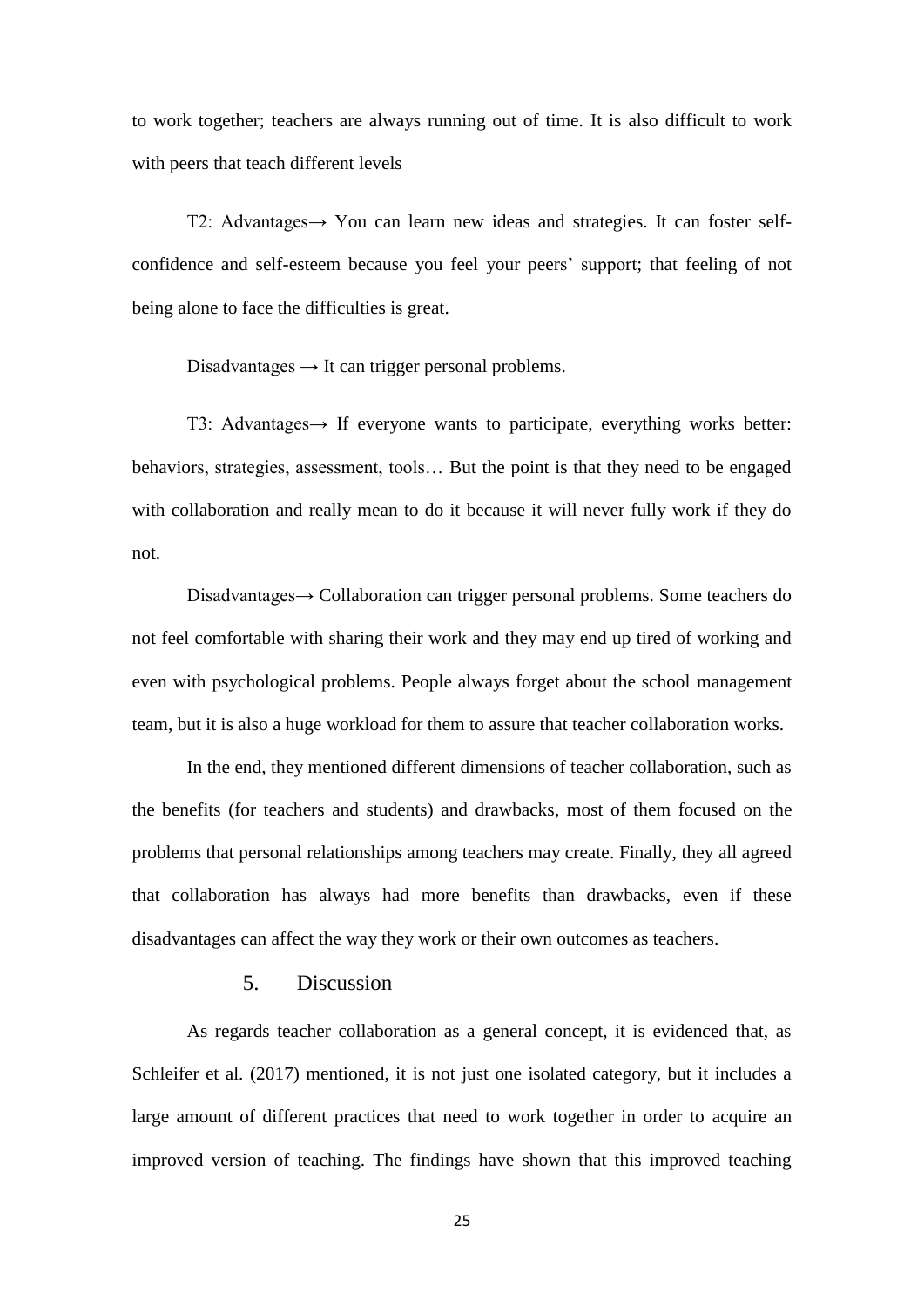process can help not only teachers, but also their students have better results and more opportunities for learning, as Little (1987) had already stated. This is because collaboration gives teachers the opportunity to share and compare materials, resources and strategies whose main aim is to achieve a more comprehensible way of teaching; if they work together and accomplish this objective, students will benefit from a type of teaching that is basically focused on their understanding. In spite of the impact that teacher collaboration may have on students, it is evident that the most relevant effects are found at teacher level, as stated by Vangrieken et al. (2015). Teachers in this research have mentioned that collaboration usually helps them feel accompanied and that reduces their stress and anxiety, as their self-confidence is boosted.

However, as seen before, it is to remember that collaboration may have a dark side because it is not always a successful practice, as mentioned by Clement  $& Van den$ Berghe (2000). This is mostly due to the personal relations among teachers: it is hard to work with peers who do not want to share their work or just feel uncomfortable with working with the others because they feel more secure working on their own. In addition, other personal problems can arise if teachers feel forced to work with others and this situation can slow down and hamper the process of collaboration instead of making everything easier for teachers. Collaboration needs to be voluntary to be successful.

As showed in the analysis, teachers have very concrete and personal perceptions and beliefs on their collaboration with peers. The answers in the second part of the questionnaire are more homogeneous, as most of them agree that the collaborative activities were beneficial. However, in relation to their individual experience (part 1 of the questionnaire and personal interviews), the answers are unalike. This is related to the fact that, as Borg (as interviewed in Birello, 2012) mentioned, teachers have two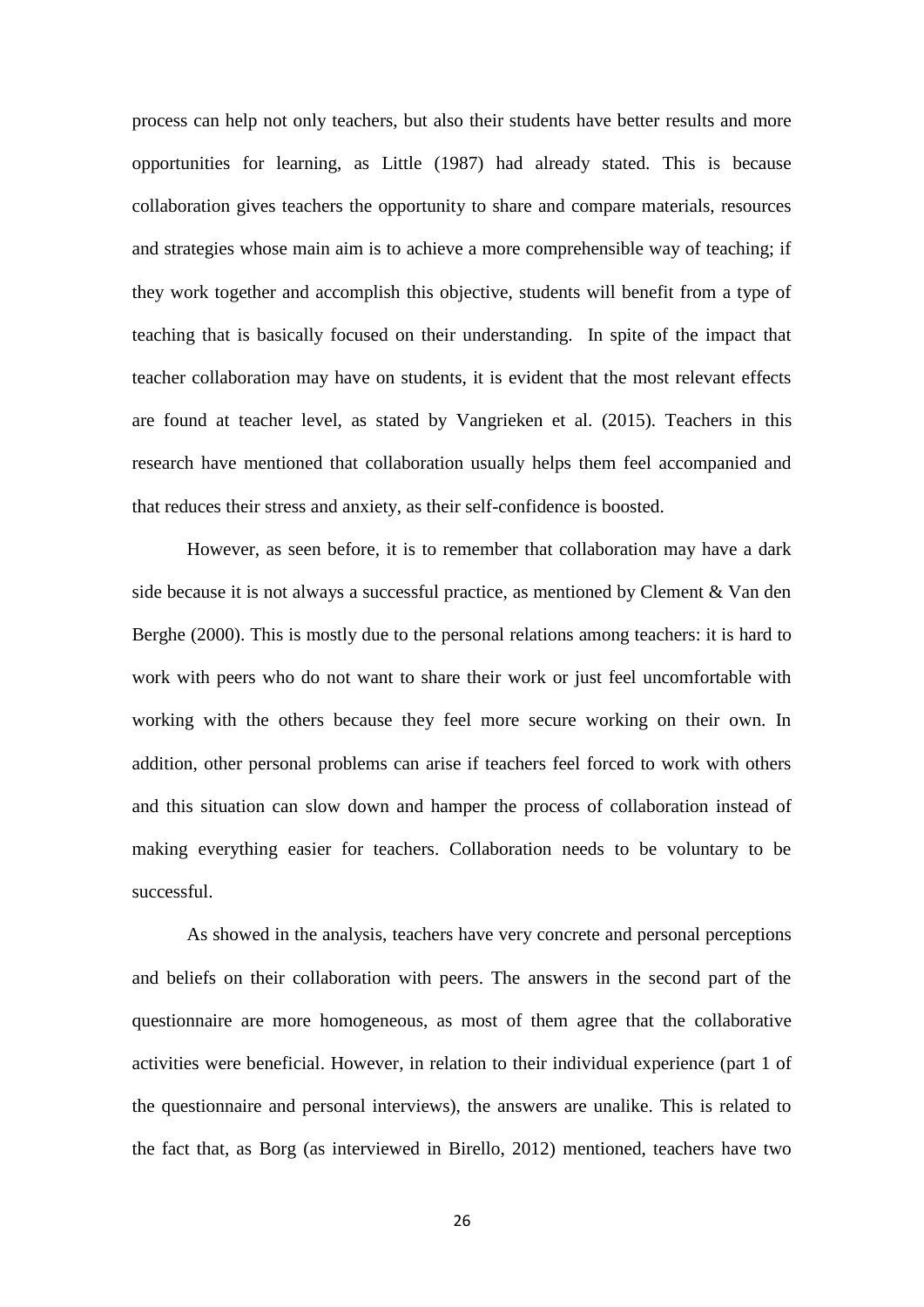types of beliefs: core beliefs (firmer) and peripheral beliefs (less stable). Core beliefs show that their perspectives and expectations about teacher collaboration are, in general, positive and mostly enriching; on the other hand, peripheral beliefs are those ones that make teachers realize that, when it comes to their own experience, it is necessary to take more factors into account and bear in mind the negative side that collaboration may have.

In the concrete case of this school, the results show teachers' perceptions and beliefs can differ depending on many factors, such as the characteristics of the school and its students or even the country. In the case study research by Tichenor & Tichenor (2019), teachers from an elementary school in the US answered the questions used in this present research (and some more) but their answers were not in the same line as the ones that have been presented in this paper.

As far as the frequency of doing these activities is concerned, it is noteworthy that teachers argued that they really have opportunities to perform them, although they are still not as many as they would like to have. This school is peculiar because, as seen before, teachers usually work at the school on Fridays while teachers from other schools work from home, but it should be more room for them to collaborate during those hours. However, there is an activity that they do not really use: coteaching. Perhaps it is because it is just a language school and there are no other subjects, but they could also start new projects that included coteaching the same language; it would be a great opportunity to give students more personalized and specific feedback.

In respect of teachers' perceptions on how beneficial these activities are, it is remarkable that most teachers considered that all the activities had benefits for them. The gap between what they perceived as beneficial and what they actually practice is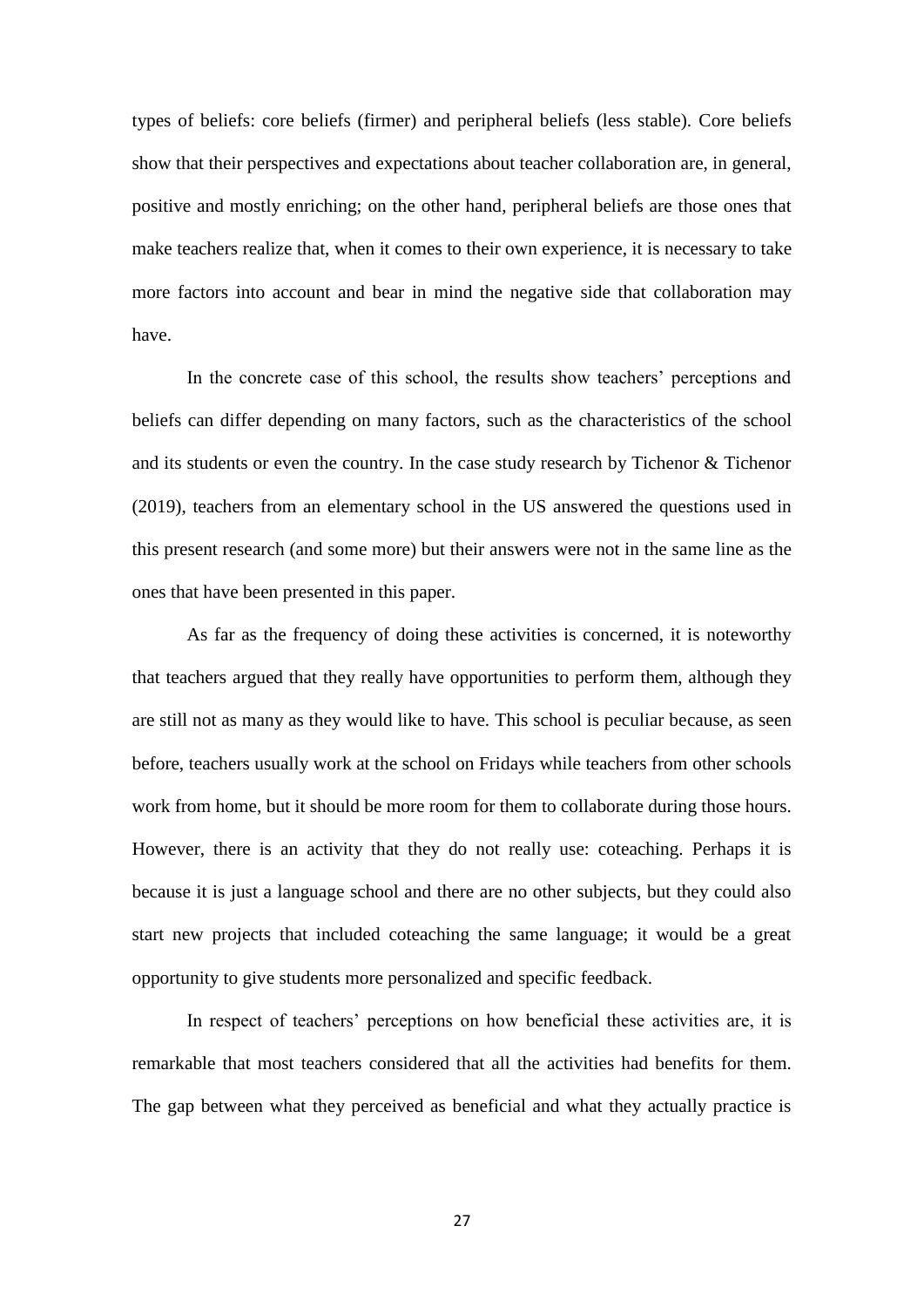not significant, so it is clear that teachers at this school veritably have the opportunity to collaborate.

During the internship period, most of these activities were put into practice by the teachers, both in their lessons and in the staff meetings that usually took plane on Fridays. This year has been conditioned by Covid-19, so some of the meetings were online in order to follow the health recommendations. Despite that, all teachers participated in the meetings and also worked together via Zoom. This says a lot about this school and its teachers, because they are engaged with their work and know how the benefits of collaboration.

Conclusively, having analyzed what happens with teachers at this school, how they work together and knowing their perceptions and beliefs about their collaboration with peers makes it easier to understand how their lessons actually function. The educational project of the school is task-based and all teachers stick to it and try to use it as their main guide, which is something that helps them engage in collaboration and encourages them to share strategies and methods. In addition, EOI Llobregat is a unique school and it is also widely known in the region, even by teachers who have never taught there, as they know each other from working at others schools and so on. Inclusive and innovative task-based education is the essence of the school.

#### 6. Conclusions

<span id="page-28-0"></span>In this research, different points of view on teacher collaboration have been presented. However different, most of them go in the same direction. The answers that the teachers gave to the questions on Google Forms have been revealing for the study of their perceptions. As mentioned before, there are two main differences between this school and the ones in which the original study was carried out: the students attending courses at EOI Llobregat are (mostly) adults and it is not compulsory education, and it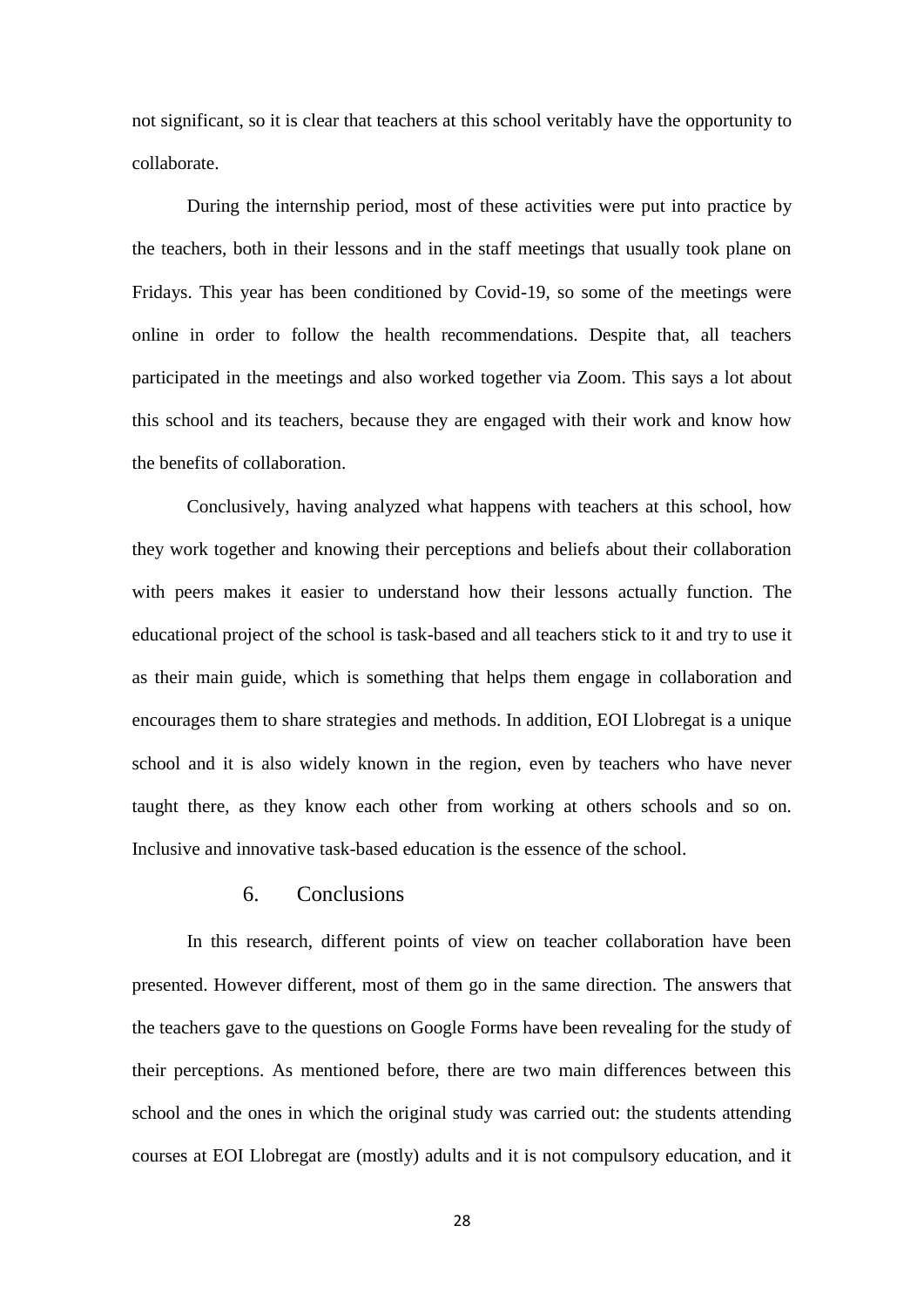can also affect how teachers see their students and their work in general. This is the reason why the results of this questionnaire differ from the answers to questions in the original study.

In this specific case, it is to highlight that EOI Llobregat is a very *young* and innovative school (it was founded in 2011), so most teachers agreed that many beneficial activities for collaboration are often developed and promoted, as we can see in the results of the first part of the questionnaire, in which teachers had to indicate how often they performed the collaborative activities mentioned and analyzed in sections 4 and 5.

When it comes to this study, five were the research questions that were used from the very beginning to know more about the issue and all of them have been successfully answered.

First of all, the general research question, which referred to teachers' overall perceptions and beliefs about their collaboration with peers. Teachers responded that they found that collaboration is mostly beneficial, but it is also to highlight that some drawbacks related to personal relations and problems were mentioned by them. Despite that, teachers concluded that collaborating with colleagues has more benefits than drawbacks.

The next question to answer was more specific and it followed from the former one; it focused on the areas in which teachers think collaboration is more necessary and how often they consider collaboration should be used. All teachers mentioned "assessment", and two out of three acknowledged "school methodology" as something essential. This provides confirmatory evidence that working together in order to achieve general methods of assessing and having the school methodology in mind seem to be crucial for a successful collaboration. And this is because this school has a task-based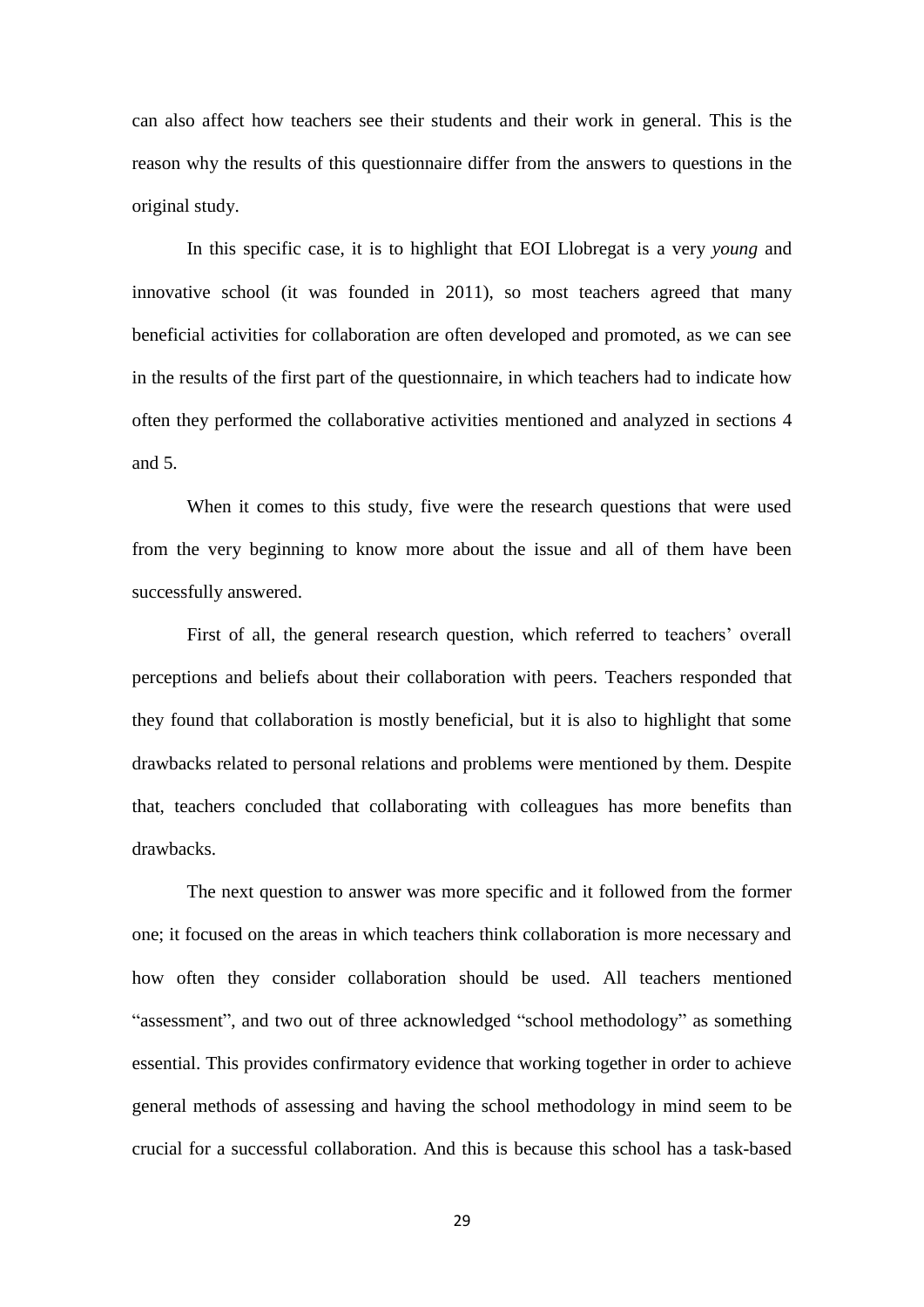program, in which tasks are the basis of the lessons. Moreover, teachers also cited "integration of materials", "tasks" and "language methodology". The fact that tasks are the foundations of the classes means that materials and skills have to be integrated for the lessons and units to be coherent and cohesive. Language methodology is also important because teachers of the same language can support each other and find common strategies more easily than teachers of different languages.

The third question followed from RQ1, too, and it focused on teachers' opinions on benefits and drawbacks of collaboration. When it comes to the benefits, the main conclusions are that it may foster personal relations, self-confidence and selfesteem. Teachers also argued that when they work together, there can be good outcomes for them and for their students, as they can compare and learn from other teachers' activities and methods. Collaboration makes teachers feel they are part of something bigger and it is very rewarding. On the other hand, the main drawbacks mentioned were that it can be really exhausting and it is sometimes a huge workload. Some teachers do not want to share their methods and feel uncomfortable with working with others. In addition, it can trigger personal problems and being in a small school intensifies that feeling.

Two more specific questions followed from RQ1.2. The first one contemplated if EOI teachers think collaboration can reinforce professional relations among colleagues. In this case, the conclusions were in the same line: there is always a good part, but also a negative one. On the one hand, teachers agreed that it can work amazingly and contribute to obtaining great outcomes because teachers can reinforce their relationship and support each other. Also, working with teachers of the same levels is easier and it can be very enriching (although it is not the case of this school because it is very small and there is not more than one teacher per level), but one can find a friend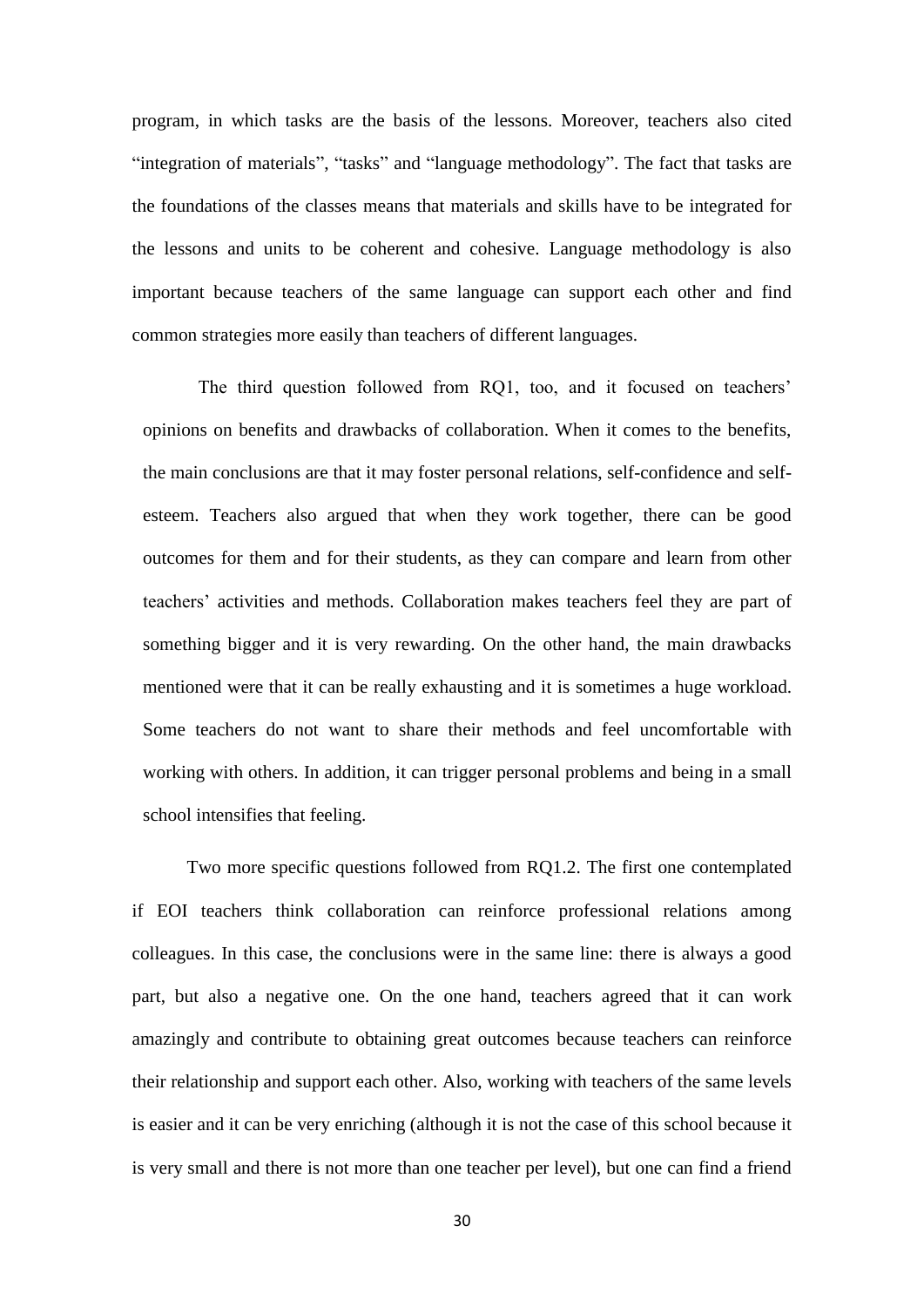in a teacher of other language, too. On the other hand, collaboration can end with teachers' relationships if they do not happen to be compatible and some teachers may feel uncomfortable with working with others, so collaboration needs to be a voluntary practice to be successful. Moreover, it is necessary to bear in mind that, when the relationship between the school management teams and the rest of the teachers becomes indifferent, mechanical and based on hierarchies, collaboration does not work as it should; this team is also formed by teachers and behaviors should be as normal and relaxed as possible. There cannot be a strongly marked hierarchy when it comes to the different roles.

The last question also followed from RQ1.2 and it considered if teachers thought collaboration affects their students' learning. In general, teacher collaboration is believed to be beneficial for students. Teachers collaborate and share assessing tools, materials, videos, strategies, and so on. All of this can be helpful for students to learn more and better. According to these teachers, collaboration among teachers is mostly (or always) good for students.

As a final consideration for this research, it is to say that collaboration is mostly beneficial for teachers and students, as teachers also learn while teaching and collaborating with others. The findings in this research have helped conclude that teachers need to feel comfortable in order to successfully collaborate. This would be a main recommendation for teachers and the schools, as the management teams could work on that.

This study has a major limitation, as it is an exploratory study with eight participants from one single EOI and its results cannot be generalized. However, the main objective of the study was to serve as an instrument for self-development as teachers. In this sense, it has helped observe the lessons and the relations among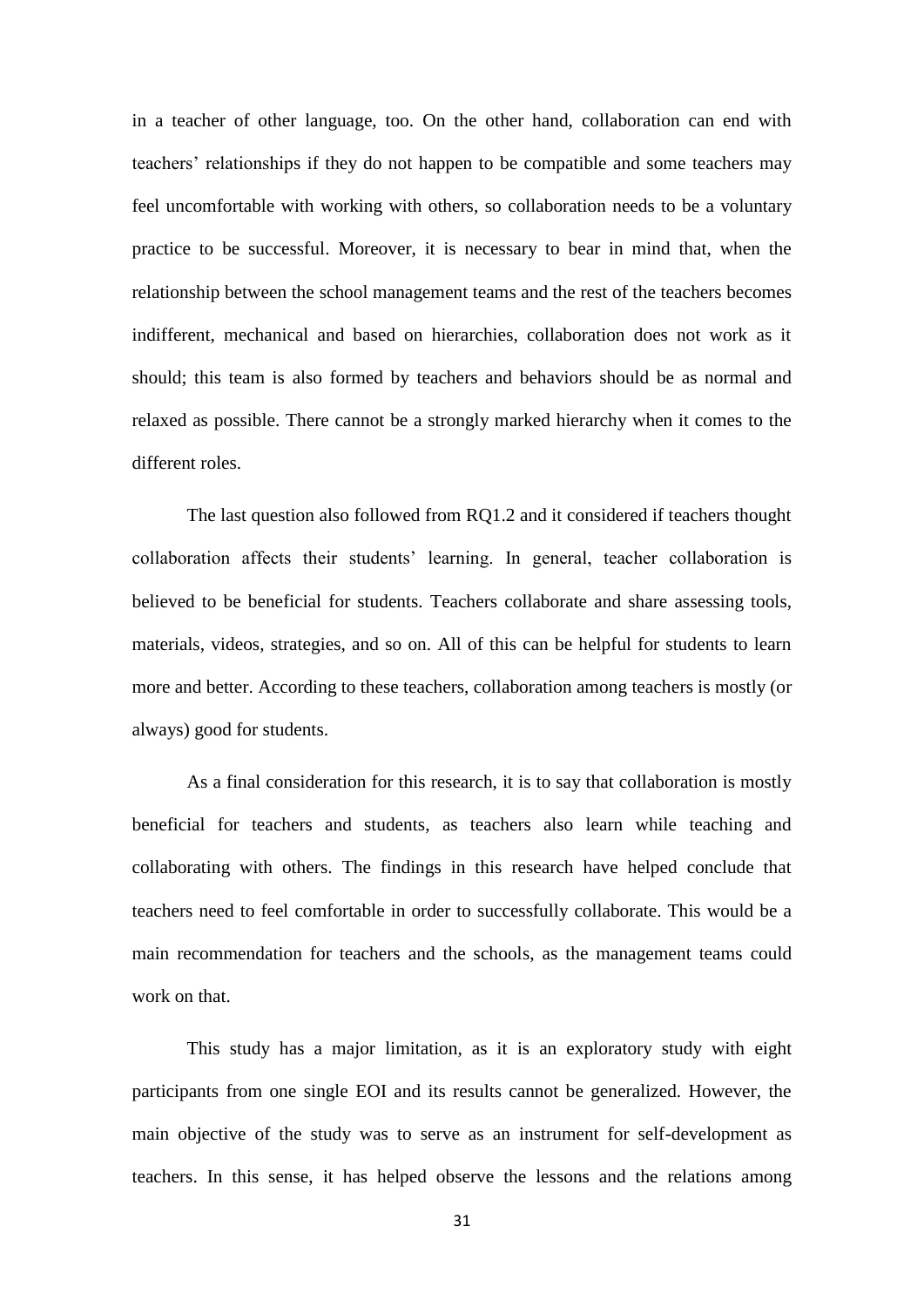teachers in a systematic way; it has been revealing, because collaboration and the work behind it sound now more familiar to me. This research could also be useful for other teachers and schools but, for future research on EOI teachers' perceptions and beliefs, a bigger sample formed by more teachers that work at different EOIs could be used in order to obtain a more significant sample.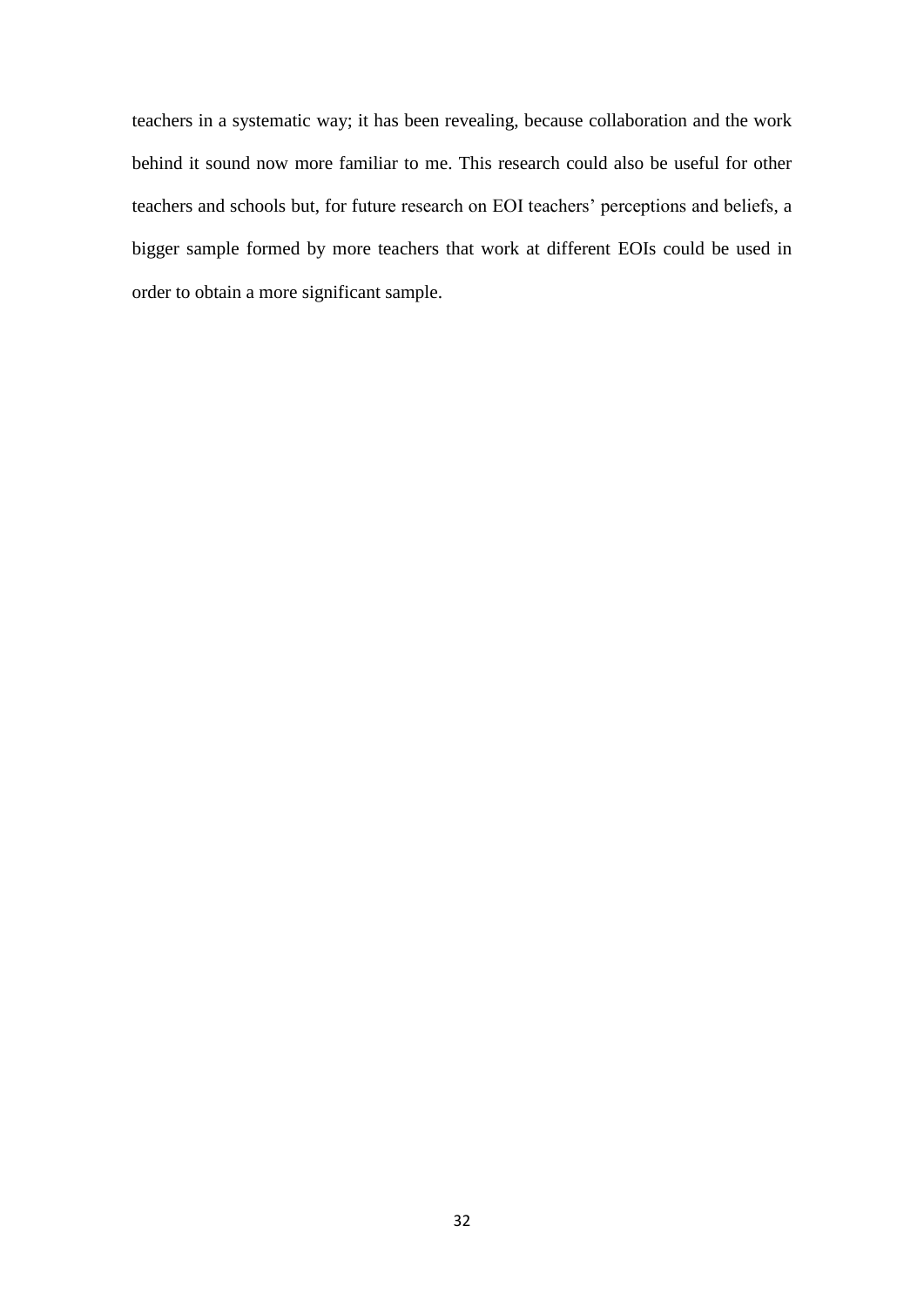# <span id="page-33-0"></span>7. References

- Birello, M. (2012). Teacher Cognition and Language Teacher Education: beliefs and practice. A conversation with Simon Borg. *Bellaterra Journal of Teaching & Leaning Language & Literature*, 5(2), 88-94.
- Clement, M. & Van den Berghe, R. (2000). Teachers' professional development: A solitary or collegial (ad)venture? Teaching and Teacher Education, 16, 81-101. [https://doi.org/10.1016/S0742-051X\(99\)00051-7](https://doi.org/10.1016/S0742-051X(99)00051-7)
- Little, J. W. (1987). Teachers as colleagues. In V. Richardson-Koehler (Ed.) *Educator's handbook: A research perspective* (pp. 491-518). Longman.
- Schleifer, D., Rinehart, C., Yanisch, T. (2017). *Teacher Collaboration in Perspective: A Guide to Research.<https://files.eric.ed.gov/fulltext/ED591332.pdf>*
- Tichenor, M. & Tichenor, J. (2019). *Collaboration in the Elementary School: What Do Teachers Think?* <http://doi.org/10.5430/jct.v8n2p54>
- Vangrieken, K., Dochy, F., Raes E. & Kyndt E. (2015). *Teacher collaboration: a systematic review.* <http://dx.doi.org/10.1016/j.edurev.2015.04.002>
- Vygotsky, L. S. 1978. "Mind in Society: The Development of Higher Psychological Processes". Eds. M. Cole, V. John-Steiner, S. Scribner, and E. Souberman. Cambridge, MA: Harvard University Press. <https://doi.org/10.2307/j.ctvjf9vz4>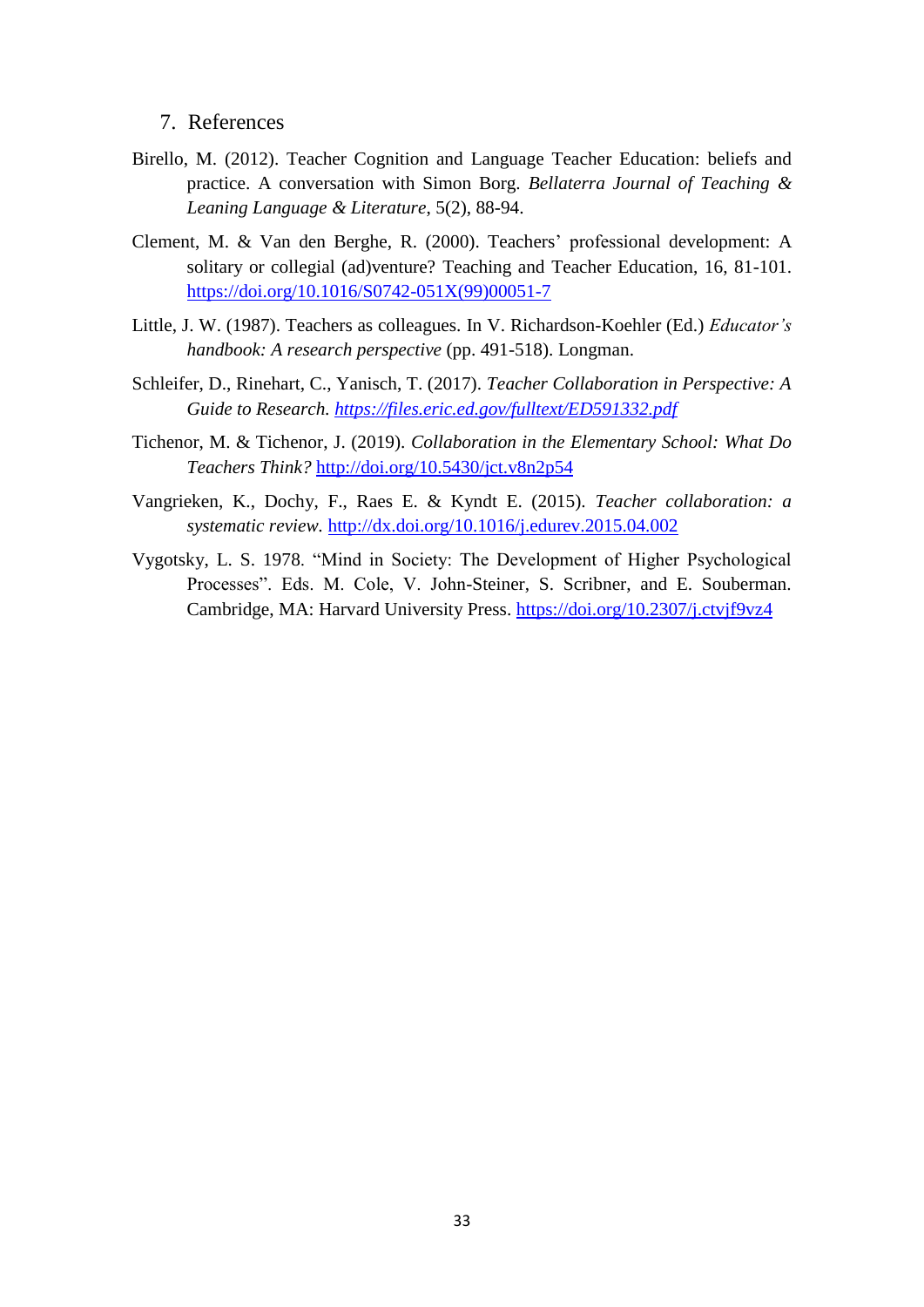#### <span id="page-34-0"></span>8. Appendices

#### <span id="page-34-1"></span>8.1.Appendix 1: Questionnaire

Apartat 1: 15 preguntes. AMB QUINA FREQÜÈNCIA participeu en cada activitat col·laborativa durant aquest any acadèmic?

1. Mantenir converses professionals amb els vostres companys sobre com millorar els vostres ensenyaments i decidir la selecció de recursos instructius materials.

Mai o gairebé mai 1 2 3 4 5 Diàriament o setmanalment

2. Prendre decisions conjuntes sobre qüestions de nivell de qualificació.

Mai o gairebé mai 1 2 3 4 5 Diàriament o setmanalment

3. Debatre sobre el desenvolupament de l'aprenentatge d'estudiants específics.

Mai o gairebé mai 1 2 3 4 5 Diàriament o setmanalment

4. Analitzar les vostres pràctiques i resultats docents.

Mai o gairebé mai 1 2 3 4 5 Diàriament o setmanalment

5. Intercanviar materials d'ensenyament amb els companys

Mai o gairebé mai 1 2 3 4 5 Diàriament o setmanalment

6. Examinar i parlar del treball dels estudiants

Mai o gairebé mai 1 2 3 4 5 Diàriament o setmanalment

7. Discutir i planificar com ajudar els estudiants a assolir nivells superiors.

Mai o gairebé mai 1 2 3 4 5 Diàriament o setmanalment

8. Utilitzar les noves idees i consells d'ensenyament útils dels companys

Mai o gairebé mai 1 2 3 4 5 Diàriament o setmanalment

9. Dissenyar i compartir eines per a avaluar el progrés dels alumnes.

Mai o gairebé mai 1 2 3 4 5 Diàriament o setmanalment

10. Llegir i desenvolupar el currículum (o alguna part del currículum) amb els professors que imparteixen la mateixa llengua.

Mai o gairebé mai 1 2 3 4 5 Diàriament o setmanalment

11. Co-teaching (més d'un professor a l'aula)

Mai o gairebé mai 1 2 3 4 5 Diàriament o setmanalment

12. Parlar de la literatura professional amb altres professors (llibres, diaris, articles, etc.)

Mai o gairebé mai 1 2 3 4 5 Diàriament o setmanalment

13. Treballar amb els altres professors en la planificació d'activitats extracurriculars

Mai o gairebé mai 1 2 3 4 5 Diàriament o setmanalment

14. Fer una recerca col·laborativa sobre un tema d'interès professional amb un (o més) company(s)

Mai o gairebé mai 1 2 3 4 5 Diàriament o setmanalment

15. Observar les classes d'altres professors i proporcionar-los feedback.

Mai o gairebé mai 1 2 3 4 5 Diàriament o setmanalment

Apartat 2: 15 preguntes. COM DE BENEFICIOSES CREUS que són aquestes activitats de col·laboració tant per als professors com per als alumnes?

1. Analitzar les vostres pràctiques i resultats docents.

Gens beneficiós 1 2 3 4 5 Notablement beneficiós